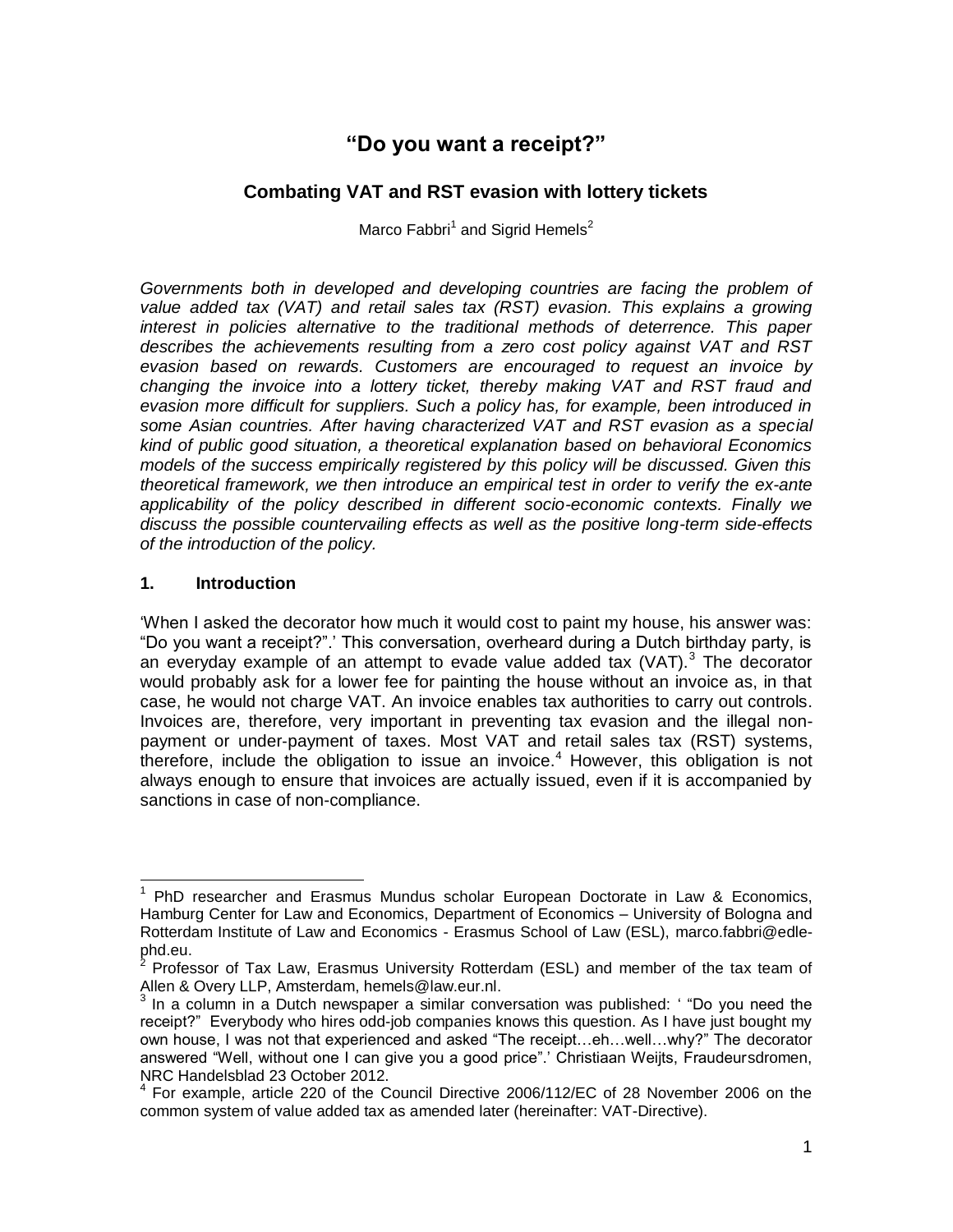In addition to imposing sanctions on businesses that do not issue invoices, governments can give an incentive to customers to request an invoice and thus obliging suppliers to comply. In this paper we discuss a specific kind of reward complementary to sanctions and audits to combat evasion of RST and VAT: turning the invoice into a lottery ticket. In our discussion we use empirical Law and Economics research as this research field can give an insight into the effectiveness and efficiency of such a compliance strategy. This paper does not aim to discuss the whole issue of tax evasion and tax compliance: we focus on one specific strategy which is applied to increase RST and VAT compliance. For a general discussion on tax compliance we refer to the vast literature on this topic: Andreoni, Erard and Feinstein even speak of a 'tide of research on tax compliance'.<sup>5</sup>

The structure of this paper will be as follows. In section 2 we discuss the traditional way governments combat VAT and RST evasion, the alternative approach of providing incentives instead of sanctions and engaging consumers as 'unpaid auditors' in enforcing VAT and RST compliance by requiring businesses to issue invoices. Section 3 discusses why consumers in certain societies will not ask for invoices to combat tax evasion by comparing this to contributions to public goods, Section 4 discusses how consumers can be given an incentive to require an invoice, reports the results of the implementation of lottery ticket invoices in China and discusses the explanation J. Wan $<sup>6</sup>$ </sup> gave for the success of this policy. As we are not convinced by this explanation we develop an alternative explanation in section 5 and suggest a model which can enable governments to decide on introducing lottery tickets or not. Furthermore, we discuss the possible unintended side-effects and some long-term benefits of this policy. The conclusion in section 6 summarizes our results.

# **2. Combating evasion of VAT and RST**

Slemrod noted that no government can announce a tax system and then rely on taxpayers' sense of duty to remit what is owed.<sup>7</sup> Andreoni, Erard and Feinstein observed that the problem of tax compliance is as old as taxes themselves.  $8$  Webley, Adams and Elffers state that VAT evasion is widespread and involves significant revenue losses. $9$ Evasion of VAT and RST is not only a problem in developing countries or in countries in the south of Europe, but in northern European countries as well. In a report of May 2013 the European Commission gave an overview of the Actual VAT revenue in 2010 as

 5 J. Andreoni, B. Erard and J. Feinstein. Tax compliance. *Journal of economic literature*, 36(2) 1998, p. 818-860, p. 819. Andreoni, Erard and Feinstein give a review of the major theoretical and empirical findings in the tax compliance literature. Amongst others, P. Webley, C. Adams and H. Elffers. Value Added Tax Compliance. In: E.J. MacCaffery and J.B. Slemrod (ed) *Behavioral public finance*, Russell Sage Foundation 2006, p. 175-205 and J. Alm. Tax Compliance and Administration. In: W. B. Hildreth and J. A. Richardson (ed) *Handbook on Taxation* Mercel Dekker 1999, p. 741–768 also give an overview of the literature on this topic.

<sup>6</sup> J. Wan. The incentive to declare taxes and tax revenue: the lottery receipt experiment in China. *Review of Development Economics*, 2010

<sup>7</sup> J.B. Slemrod. Cheating Ourselves: The Economics of Tax Evasion *Journal of Economic Perspectives* 21(1) 2007, p. 25-48, p. 25

<sup>8</sup> J. Andreoni, B. Erard and J. Feinstein. Tax compliance. *Journal of economic literature*, 36(2) 1998, p. 818.

 $9$  P. Webley, C. Adams and H. Elffers. Value Added Tax Compliance. In: E.J. MacCaffery and J.B. Slemrod (ed) *Behavioral public finance*, Russell Sage Foundation 2006, p. 175.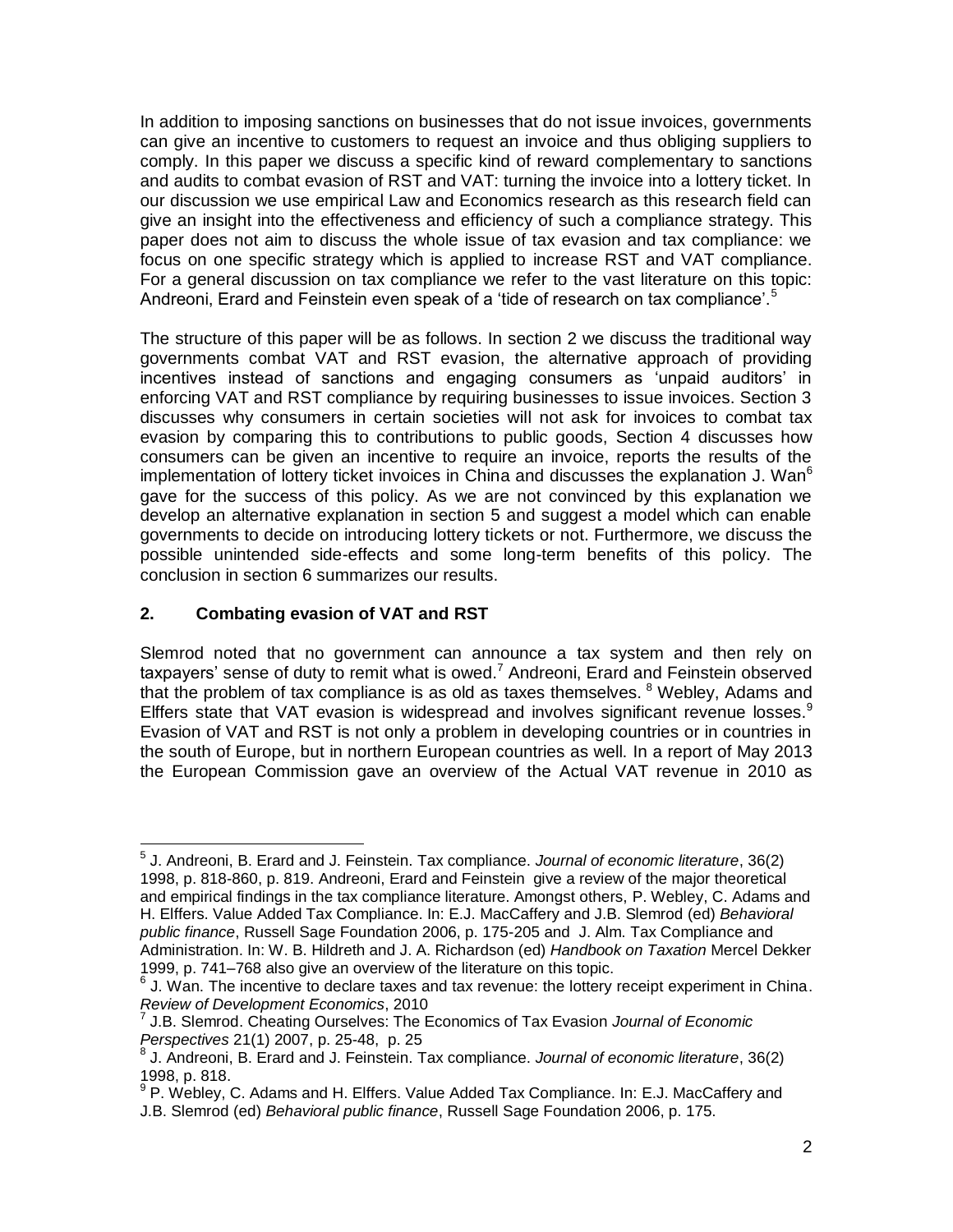percentage of theoretical revenue at standard rates.<sup>10</sup> The Commission concluded that Member States are only collecting around one half of the VAT revenue available to them.<sup>11</sup> In the December 2012 Action Plan of the European Commission, VAT fraud and evasion was identified as an important field in which action was necessary. The European Commission shared this view with the EU Member States: "Member States also emphasized the need to adopt quickly the pending proposals in the Council and to pay particular attention to the fight against VAT fraud and evasion."<sup>12</sup> Such evasion not only erodes the income of governments; it also undermines the principles on which government expenditure is shared by citizens of a country and, as a consequence, the division of the tax burden.<sup>13</sup> Tax evaders are free riders: they benefit from government expenditures without contributing their share to the government income. If nobody would pay VAT or RST, everybody would be worse off as the government would not be able to meet its expenses. If a society is of the opinion that government expenses are too high, this should be resolved by reducing government spending in a democratic way, not by the decisions of individuals not to pay their share of democratically set taxes. Tax evasion is therefore undesirable both from an economic and a legal (fairness) point of view. It, therefore, makes sense that governments try to combat the evasion of all taxes, including VAT and RST.

# **2.1 Traditional methods: sanctions on tax evaders**

Developing effective policies that promote tax compliance and combat tax evasion is a challenging task for authorities and policymakers. In the words of Andreoni, Erard and Feinstein: "How can an authority – with imperfect ability to monitor - design a taxation, audit, and punishment scheme to meet its revenue objectives?"<sup>14</sup> Academic research in the field of Law and Economics can give useful insights into this problem. Traditionally, contributions in Law and Economics focus on monitoring and sanctions to achieve

 <sup>10</sup> European Commission. *Combating tax fraud and evasion. Commission contribution to the European Council of 22 May 2013*, p. 8.

Several reports have been published on this so called 'VAT gap', the difference between theoretical amount of VAT that should be due and actual VAT receipts, for example the report of<br>Reckon LLP of 21 September 2009 for the European Commission Reckon LLP of 21 September 2009 for the European Commission [http://ec.europa.eu/taxation\\_customs/resources/documents/taxation/tax\\_cooperation/combating\\_t](http://ec.europa.eu/taxation_customs/resources/documents/taxation/tax_cooperation/combating_tax_fraud/reckon_report_sep2009.pdf) ax fraud/reckon\_report\_sep2009.pdf (download 4 March 2013), which gives an overview of the VAT gaps in EU Member States in 2006 and Eurostat/European Commission *Taxation trends in the European Union*, 2013, p. 31 [http://ec.europa.eu/taxation\\_customs/resources/documents/taxation/gen\\_info/economic\\_analysis/](http://ec.europa.eu/taxation_customs/resources/documents/taxation/gen_info/economic_analysis/tax_structures/2013/report.pdf) tax structures/2013/report.pdf (download 17 May). In this report it was concluded that ten Member States collect less than 50 % of the theoretical amounts, another thirteen countries collect between 50 and 60 % and for only four countries - Bulgaria, Estonia, Cyprus and Luxemburg - the VRR is above 60 %..

<sup>&</sup>lt;sup>12</sup> Communication from the Commission to the European Parliament and the Council, An Action Plan to strengthen the fight against tax fraud and tax evasion, Brussels, 6 December 2012, COM(2012) 722 final, p.3,

[http://ec.europa.eu/taxation\\_customs/resources/documents/taxation/tax\\_fraud\\_evasion/com\\_201](http://ec.europa.eu/taxation_customs/resources/documents/taxation/tax_fraud_evasion/com_2012_722_en.pdf) [2\\_722\\_en.pdf](http://ec.europa.eu/taxation_customs/resources/documents/taxation/tax_fraud_evasion/com_2012_722_en.pdf) (download 4 March 2013).

<sup>13</sup> J.B. Slemrod. Cheating Ourselves: The Economics of Tax Evasion *Journal of Economic Perspectives* 21(1) 2007, p. 25-48, p. 41-42.

<sup>14</sup> J. Andreoni, B. Erard and J. Feinstein. Tax compliance. *Journal of economic literature*, 36(2) 1998, p. 819.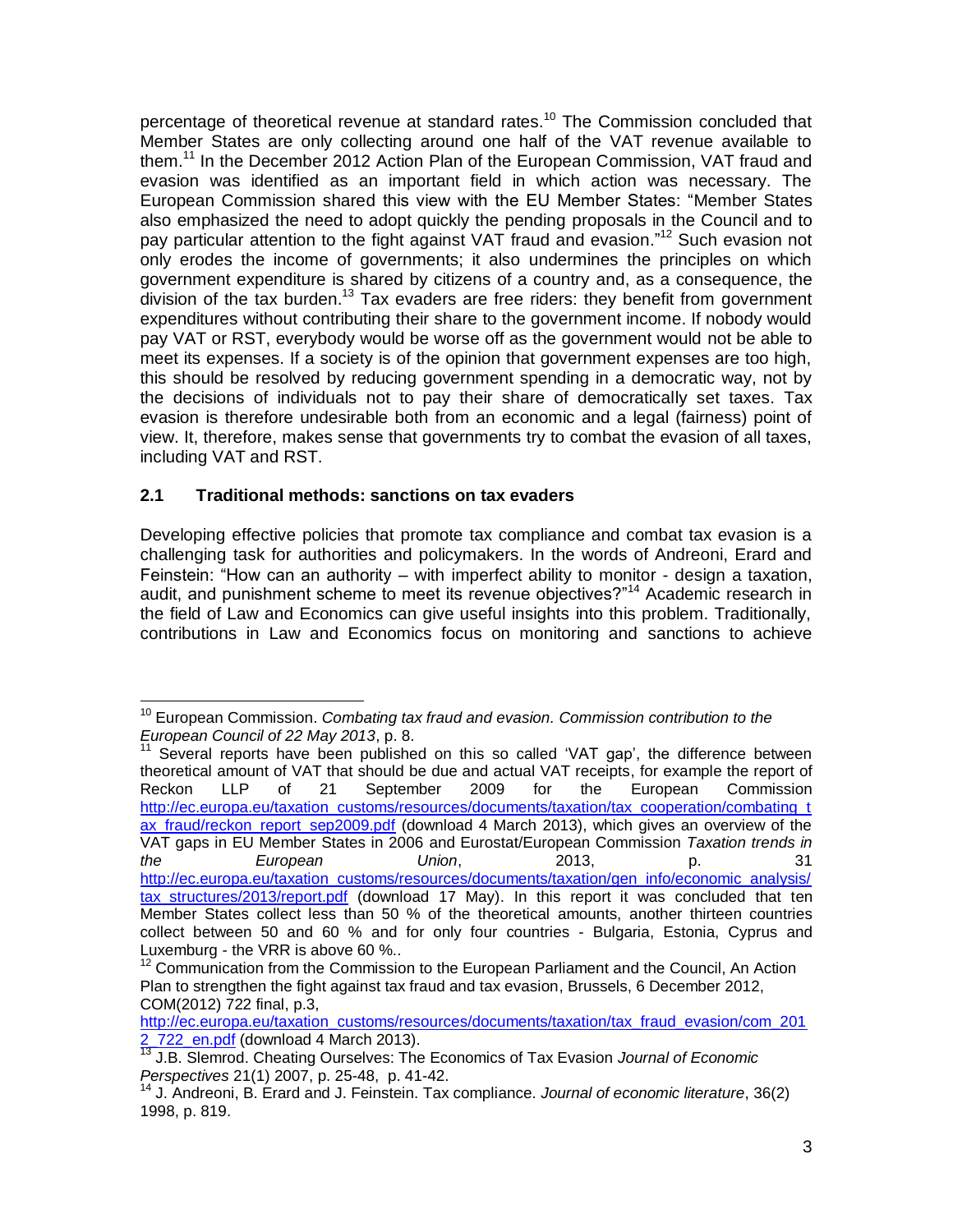compliance.<sup>15</sup> Economic models predict that higher penalties and audit probabilities discourage non-compliance, the evidence suggests that higher audit probabilities probably have more impact than higher penalties.<sup>16</sup> However, Andreoni, Erard and Feinstein observed that econometric results suggest that the use of the 'stick' to enforce compliance with tax laws may not have any long-run impact.<sup>17</sup> Tax legislation focuses on sanctions as well, such as fines for businesses that do not pay the VAT due on their services and supplies. These traditional methods of combating tax evasion are based on deterrence, the use of sanctions and [punishment](http://en.wikipedia.org/wiki/Punishment) as a threat to deter taxpayers from offending. However, enforcing the payment of indirect tax through deterrence methods can be costly for the government. Auditing businesses and imposing fines requires that the tax authorities have the means and sufficiently well equipped employees to perform these tasks. Indirect tax payments are based on the financial records of transactions. To establish whether supplies and services have been performed 'outside the books', the tax authorities have to do further research. Due to the information asymmetry between taxpayers (in economic terms: private agents) and the government, a revenuemaximizer taxpayer could be tempted to under report the tax amounts due unless a costly system of monitoring and sanctioning is in place. Sanctions are only effective if they pose a sufficient threat to deter taxpayers from tax evasion.

Efficiency reasoning would lead to setting the sanction at such a level that the marginal cost to the government of monitoring and sanctioning taxpayers would equal the marginal benefit of preventing tax evasion. Theoretically, Becker suggests that increasing sanctions would reduce tax evasion.<sup>18</sup> In fact, for a given probability of being detected, the expected profits from evasion are a decreasing function of the level of sanctions. However, there are practical arguments in favor of imposing a sanction ceiling, for example the necessity of preserving the marginal deterrence effect of sanctions and the credibility of the threat made by the sanctioning authority. If strong sanctions are combined with a low risk of tax fraud being discovered and of miscreants actually being fined, these will not be very successful in combating tax fraud. Hence, given the practical impossibility of raising the sanctions level over reasonable thresholds - a death penalty for tax fraud, would, for example, not be accepted in most democratic societies -, we could expect that high monitoring costs will be associated with high levels of tax evasion. Moreover, political constraints could prevent the implementation of sanctions. A legislator interested in maximizing his chances of being re-elected could be "captured" by interest groups benefiting from tax evasion and reduce the chances of effective policies being adopted to combat tax evasion.<sup>19</sup> An example seems to be the failure (unwillingness?) of previous Greek governments to act on the so-called "Lagarde

  $15$  Seminal contributions include M.G. Allingham and A. Sandmo. Income tax evasion: A theoretical analysis. *Journal of Public Economics*, (1):323–338; 1972. and S. Yitzhaki. Income tax evasion: A theoretical analysis. *Journal of public economics*, 3(2):201–202, 1974. For a survey of the Economics and Law & Economics literature on tax evasion see J. Andreoni, B. Erard, and J. Feinstein. Tax compliance. *Journal of economic literature*, pages 818–860, 1998.  $16$  P. Webley, C. Adams and H. Elffers. Value Added Tax Compliance. In: E.J. MacCaffery and

J.B. Slemrod (ed) *Behavioral public finance*, Russell Sage Foundation 2006, p. 177.

<sup>17</sup> J. Andreoni, B. Erard and J. Feinstein. Tax compliance. *Journal of economic literature*, 36(2) 1998, p. 844.

<sup>18</sup> G. Becker. Crime and punishment: An economic approach. *Political Economy*, 169(177), 1968. <sup>19</sup> G.J. Stigler. The theory of economic regulation. *The Bell journal of economics and management science*, pages 3–21, 1971.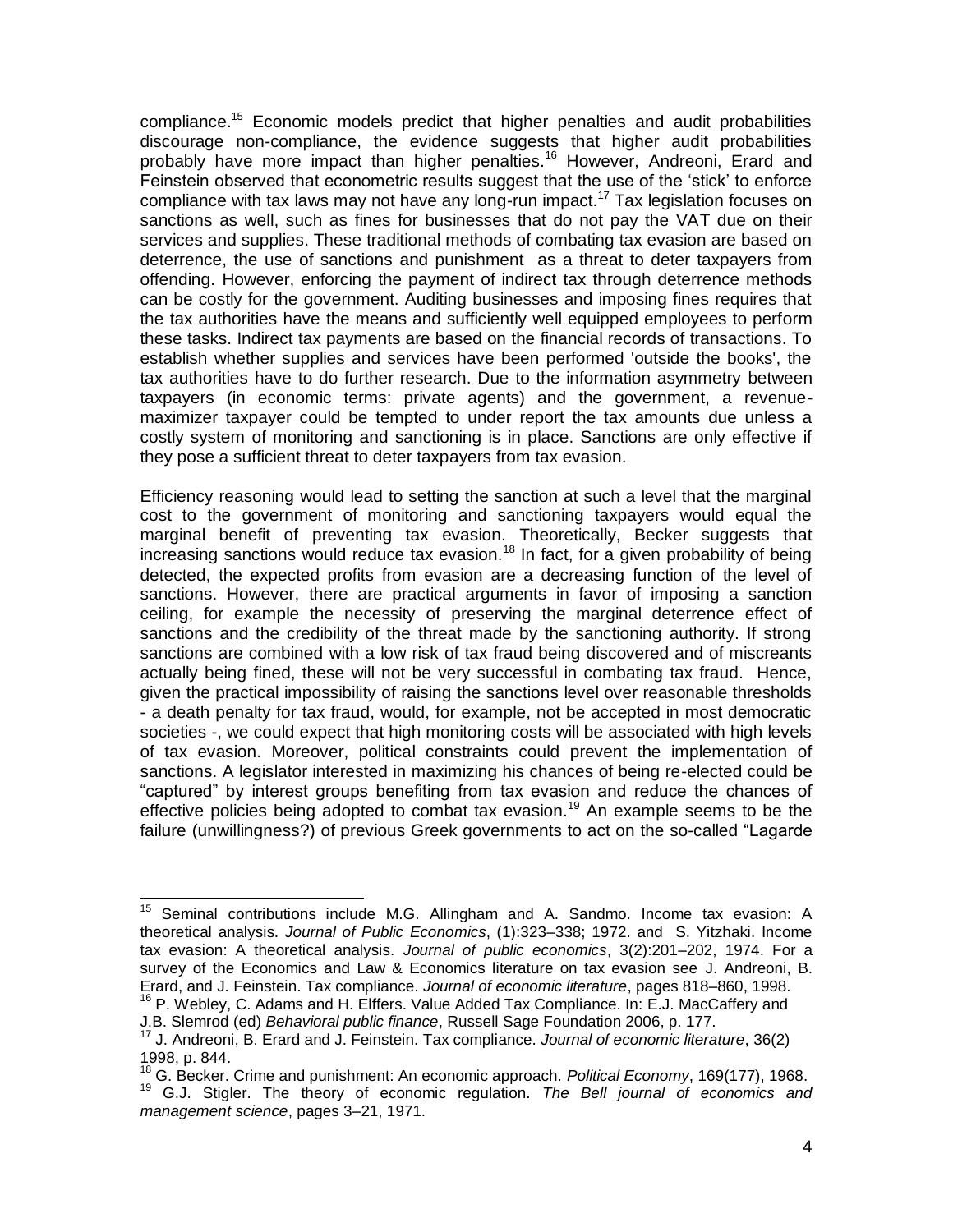list" of Greeks with overseas bank accounts.<sup>20</sup> Finally, in specific segments of the population tax evasion could be perceived as a morally justified behavior and pro-tax evasion social norms could develop.<sup>21</sup> The Dutch decorator apparently thought it very normal to offer to do a job with or without VAT. Tax evasion is so deeply rooted in some cultures that it could be considered endemic. For example, during the first half of 2012, in 38% of the tax audits in Italy (with peaks of over 50% in some provinces in the south) the issuance of invoices was found to be irregular.<sup>22</sup> These data are confirmed by a recent field experiment run on bakeries in Milan.<sup>23</sup> Within a time span of 12 minutes, two customers bought a loaf of bread in 108 bakeries. Only 73 (68%) bakeries were fully compliant and gave a receipt to both customers. This experiment was performed after much publicity was given to tax audits in shops in several towns, including Milan, and a strong awareness campaign in the mass media. Apparently these campaigns were not enough to completely change the attitude towards the issuing of invoices. In such situations, any coercive intervention by an external authority could be perceived as a violation of the established norm by the targeted population and could produce countervailing effects.<sup>24</sup> Indeed, empirical evidence suggests that, irrespective of the legal and socio-economic context and the effort put into combating indirect tax evasion, it is still a widespread problem. $^{25}$ 

#### **2.2 Stick and carrot?**

The best way to reduce tax evasion would probably be to audit each and every tax payer. However, given the limited means of governments, this is not possible. Even though the traditional methods of deterrence could only mitigate the tax evasion problem, the tax compliance literature has traditionally been skeptical about the possibility of implementing alternative policies.<sup>26</sup> Nonetheless, some researchers have investigated the effect of implementing reward mechanisms instead of sanctions. Falkinger and Walther<sup>27</sup> show that a mix of sanctions and rewards would outperform a system with sanctions only without increasing expenditure for the government. Experimental Economics literature has also investigated the effect of rewards compared to sanctions in achieving compliance. For example, Torgler found in a field experiment among Costa Rican taxpayers that a monetary reward is the most effective way of increasing compliance. $^{28}$  In the report of May 2013 on combating tax fraud and evasion,

 <sup>20</sup> L. Thomas. In Greece, Taking Aim At Wealthy Tax Dodgers *New York Times* 11 November 2012.

 $21$  See section 4 for a detailed discussion on this point.

 $22$  La Repubblica, 31 July 2012.

<sup>&</sup>lt;sup>23</sup> P. Battiston and S. Gamba. Social Pressure as a Determinant for Tax Compliance: a Field Experiment. *Working Paper,* 2012.

<sup>24</sup> E. Carbonara, F. Parisi, and G. Von Wangenheim. Unjust laws and illegal norms. *International Review of Law and Economics*, 2012.

<sup>25</sup> See F.A. Cowell. Tax sheltering and the cost of evasion*. Oxford Economic Papers*, pages 231–243, 1990. For a recent review of the literature see also J. Slemrod. Cheating ourselves: The economics of tax evasion. *The journal of economic perspectives*, 21 (1):25–48, 2007.

 $26$  For a discussion of this point see L.P. Feld, B.S. Frey, and B. Torgler. Rewarding honest taxpayers? Evidence on the impact of rewards from field experiments. *CREMA, Center of Research in Economics, Management and the Arts, Working Paper nr. 16*, 2006.

<sup>27</sup> J. Falkinger and H. Walther. Rewards versus penalties: on a new policy against tax evasion. *Public Finance Review*, 19(1):67–79, 1991.

 $^{28}$  B. Torgler. Beyond punishment: A tax compliance experiment with taxpayers in Costa Rica. *Revista de Análisis Económico*, 18(1), 2003.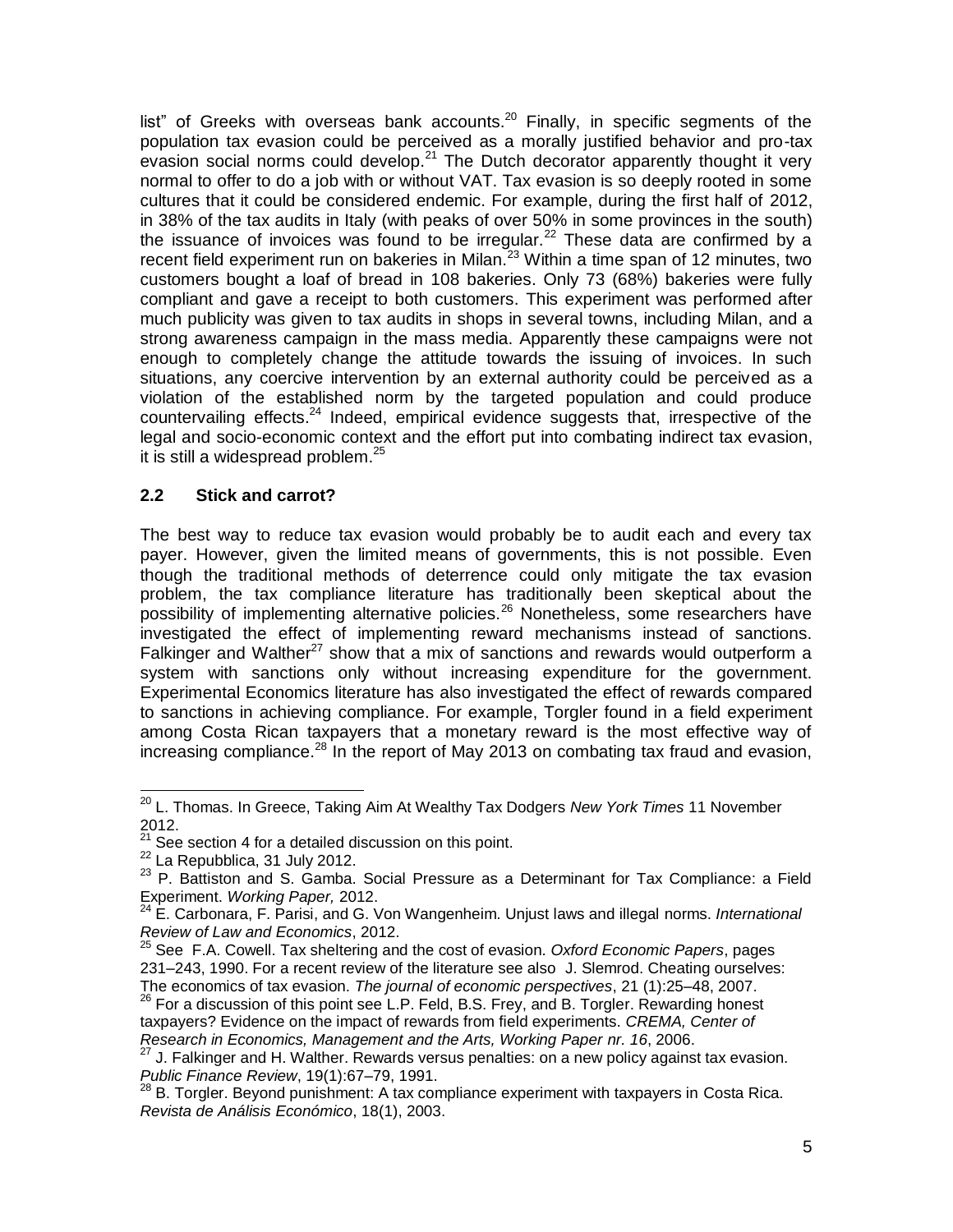the European Commission also recommended the use of both sanctions and rewards to reduce the size of the shadow economy when it gave the following examples of measures to combat tax evasion: criminalizing the purchaser of undeclared work (sanction) and the use of monetary incentives to declare (reward). $^{29}$ 

Other research outside the traditional tax policy literature seems to confirm the positive effects of rewards on motivating desired behavior. Both social Psychology<sup>30</sup> and Neuroscience<sup>31</sup> researchers have emphasized the role and effectiveness of rewards in achieving individuals' compliance. In particular, it seems that punishments and rewards have asymmetrical effects on human behavior, $32$  hence making it possible to reinforce compliance through a combination of the two methods.

However, simply rewarding businesses that comply with their tax obligations seems a bit odd from a legal point of view. The question is, therefore, whether it could be a solution to engage a third party who does not have a legal obligation regarding the tax: the customer in the transaction over which the VAT or RST is due.

# **2.3 Combating evasion by engaging customers: importance of the invoice**

In many countries, the invoice is proof of the existence of a taxable transaction. Furthermore, it contains information on the amount of tax due. Once a company has issued the invoice, it becomes difficult, if not impossible, to hide information on the supply and RST or VAT due. Hence, a key strategy adopted by businesses in evading RST or VAT is not to issue an invoice. If customers demand an invoice, this kind of tax evasion is made more difficult. Customers, in a way, act as unpaid auditors for the state, enforcing compliance. In a VAT system, other businesses will ask for such an invoice, as this is necessary for reclaiming the VAT they have paid. However, asking for a receipt has virtually no benefits for individuals who are not taxable for VAT and RST. In fact, as will be discussed in more detail in the next paragraph, without any specific policy intervention, customers not only do not receive benefits, they could also face high social and moral costs when asking for an invoice if it is the social rule not to ask for a receipt.

## **3 Why customers do not ask for an invoice: framing the request for an invoice as a public goods situation**

In economic terms, from the perspective of a consumer, asking for an invoice and thus preventing tax evasion can be compared with contributing to a public good. A public good has two characteristics: it is hard to exclude any person from benefiting from the good or the service even if this person does not pay for it (non-excludability) and the consumption of the good or the service does not prevent the consumption of it by others (non-rivalry). Common examples of such goods are the army and dikes. The non-

 <sup>29</sup> European Commission. *Combating tax fraud and evasion. Commission contribution to the European Council of 22 May 2013*, p. 3.

<sup>30</sup> J. Nuttin and A.G. Greenwald. Reward and punishment in human learning: Elements of a behavior theory. *Academic Press*, New York, 1968; see also L.D. Molm. Is punishment effective? Coercive strategies in social exchange*. Social Psychology Quarterly*, pages 75–94, 1994.

<sup>31</sup> J.A. Gray. A critique of Eysenck's theory of personality. *A model for personality*, pages 246– 276, 1981; see also R.J. Larsen and T. Ketelaar. Personality and susceptibility to positive and negative emotional states. *Journal of personality and social psychology*, 61(1):132, 1991.

<sup>32</sup> H.P. Sims. Further thoughts on punishment in organizations. *Academy of Management Review*, 5(1):133–138, 1980.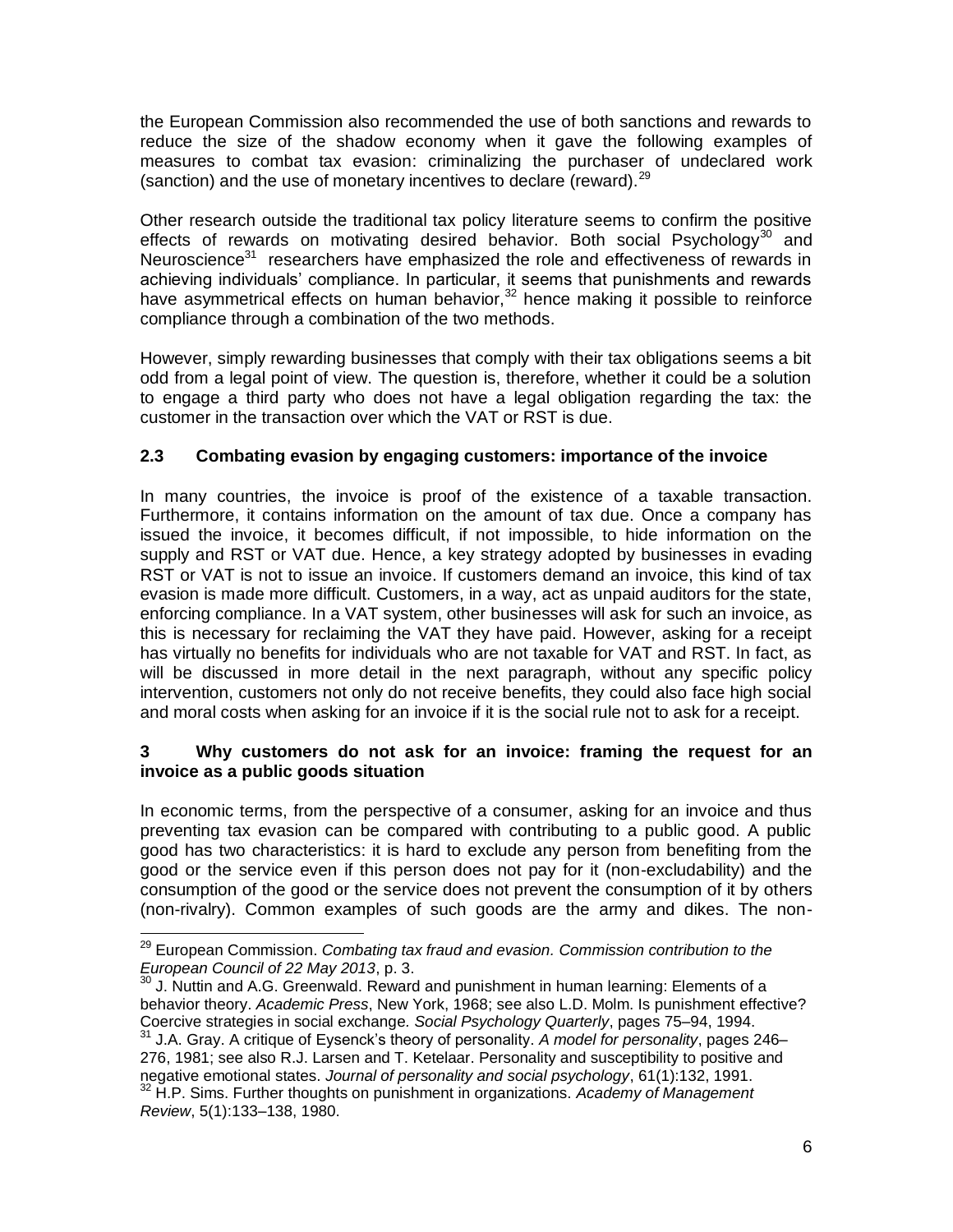excludability characteristic of these goods implies that it may be hard to get some individuals to voluntarily pay an adequate share of the costs of a public good, because they cannot be excluded from benefiting from it: the so called free rider problem. Therefore, absent external interventions, the free rider problem would lead to an under provision of the public good. In this section we will analyze whether having to request an invoice could be considered symmetrical to a public goods situation. Economic theory predicts that, because of the free rider effect, the supply of public goods will be at an inefficient level, below the social optimum. Hence, if the proposed parallel is correct, the enforcement of invoice issuance by customers remains suboptimal if the government does not provide incentives.<sup>33</sup>

In order to clarify the concept, consider the situation in which a consumer has to claim an invoice from a fraudulent seller. For our purposes, think of the buyer as a potential contributor to a specific public good, namely enforcement of tax payments. The rational buyer evaluates the private costs and benefits of asking for the invoice. For any transaction, the private benefit the individual buyer derives from asking for a receipt is almost zero. The customer hardly benefits himself from the tax the seller pays to the government. In economic terms: the benefit is not fully internalized by the customer. Instead, it is shared with the rest of the population. This is a consequence of the fact that goods financed through taxation are often public in nature and, by definition, nonexcludible. The individual buyer and his fellow citizens share the benefit deriving from the tax paid in any transaction even if the latter are not directly involved in the specific transaction.

On the other hand, *not* asking for an invoice has an economic benefit if the customer can bargain for a discount as compensation for not obtaining a receipt, basically sharing the profit deriving from the tax evasion with the seller. Moreover, even in situations where  $b$ argaining is not feasible.<sup>34</sup> scholars report evidence of the existence of moral, ethical and social costs for buyers who ask sellers to comply with fiscal norms. McGee has collected two decades of scholars' contributions on the ethical aspects of tax evasion.<sup>35</sup> His book discusses philosophical and religious determinants of tax evasion, explaining the formation of pro-tax evasion behavioral norms. The authors argue that, if the social norm is positive towards tax evasion, individuals wanting to break these norms will face costs. Chang and Lai proposed a model incorporating social norms into a collaborative tax evasion agreement between a seller and his customer.<sup>36</sup> They found that this collusive practice tends to intensify the tax evasion problem and reduces the

 $\overline{a}$ 

 $33$  There is extensive literature on public goods in social science: for a survey see J.O. Ledyard. Public goods: A survey of experimental research. s. 111–194 in: J.H. Kagel and A.E. Roth. *The Handbook of Experimental Economics*, 1995.

 $34$  It is often impossible or unprofitable to have a bargaining solution. For example, in transactions involving small amounts of money (such as the loaf of bread in the Milan bakery experiment discussed in section 2.1), the discount would be negligible or the opportunity cost of the time invested in bargaining would be higher than the discount itself. Moreover, in situations in which face-to-face bargaining is not feasible (e.g. other customers present in the shop, a crowded café, etc.) reputational concerns could prevent a customer from bargaining. Finally, in several countries, such as Japan, bargaining over prices is unusual and considered impolite, so customers would simply reject this approach; on this point see P. Berton. How unique is Japanese negotiating behavior? *Nichibunken Japan Review*, pages 151–161, 1998.

<sup>35</sup> R. McGee. The Ethics of Tax Evasion. *Dumont Inst for Public Policy*, 1998.

<sup>36</sup> J. Chang and C. Lai. Collaborative tax evasion and social norms: Why deterrence does not work. *Oxford Economic Papers*, 56(2):344–368, 2004.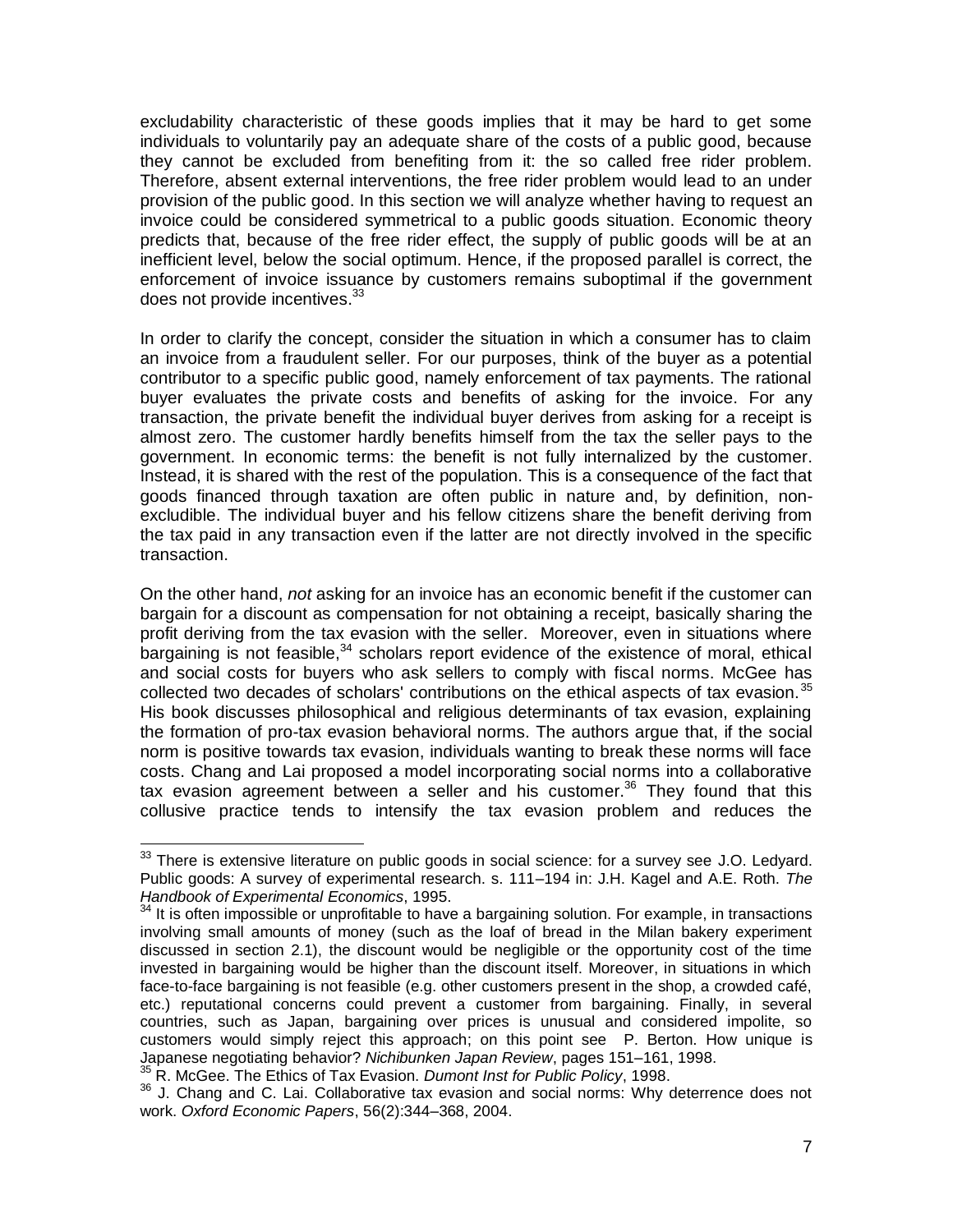[effectiveness](http://www.vertalen.nu/woord/en/22300/effectiveness/) of tax enforcement. Kirchler also analyses the behavioral aspects of tax compliance and evasion, focusing on the psychological reasons that lead to customers colluding and accepting tax evasion.<sup>37</sup>

The research mentioned above suggests that in some cultures and societies costs are associated with not complying with the established norms favoring VAT and RST evasion. While the consumer bears the personal costs and sometimes misses the opportunity of a discount in expressly requesting an invoice, he basically gets no benefit from this enforcing operation. Even though requesting an invoice would be optimal from a social point of view, in the above mentioned social contexts free riding on the associated costs remains the individual dominant strategy. Asking for an invoice to prevent tax evasion can therefore be compared to contributing to a public good: government intervention is necessary, as otherwise 'prevention of tax evasion' will remain at a level below the social optimum (e.g. a high level of tax avoidance).

#### **4 Giving customers an incentive to ask for an invoice: the Lottery Ticket Reward Policy**

Given the findings in the previous section, the question is how to make customers ask for an invoice. In some countries, customers could face sanctions if they did not ask for an invoice. This was the case in Belgium and Italy. In Italy the obligation to issue an invoice was introduced in the 1980s. Originally, sanctions were imposed both on noncompliant business owners and customers. However, in practice it was problematic to impose sanctions on customers. The sanctions were strongly criticized by the population and the public opinion. The main reason was the high number of sanctions imposed on ignorant customers as a consequence of buyers' mistakes.<sup>38</sup> Moreover, customers had the troublesome duty of storing invoices for a period of time. These factors generated in the population a feeling of resentment against the monitoring authority and not only proved ineffective in fighting tax evasion, but seemed even to produce countervailing effects. As a consequence, in 2003 the Italian government abolished sanctions on customers.<sup>39</sup> Similarly, sanctions on buyers that did not request an invoice were in place in Belgium for a while but they were difficult to impose, were mainly symbolic and have been abolished as well.

An alternative to sanctioning customers is to give them a reward if they ask for a receipt. However, it might be rather costly and lead to heavy administrative burdens to give each customer a cash reward. Furthermore, if the reward is not high enough, customers will not be induced to ask for an invoice. For example, in the 1980s Bolivia tried to encourage people to require VAT receipts by introducing a complementary withholding tax of 10% on all income, which could be offset against the VAT paid as verified by invoices. However, according to Bird it was far from clear that this device boosted tax enforcement significantly, one of the reasons being that the stimulus to collect receipts

 <sup>37</sup> E. Kirchler. The economic psychology of tax behaviour. *Cambridge University Press*, 2007. <sup>38</sup> Newspapers often emphasized cases where sanctioned buyers were children or where the sanction was the consequence of a accidental mistake (see for example *Corriere della Sera,* 18 March 1998).

<sup>39</sup> D.L. n. 269 (2nd October **2003**)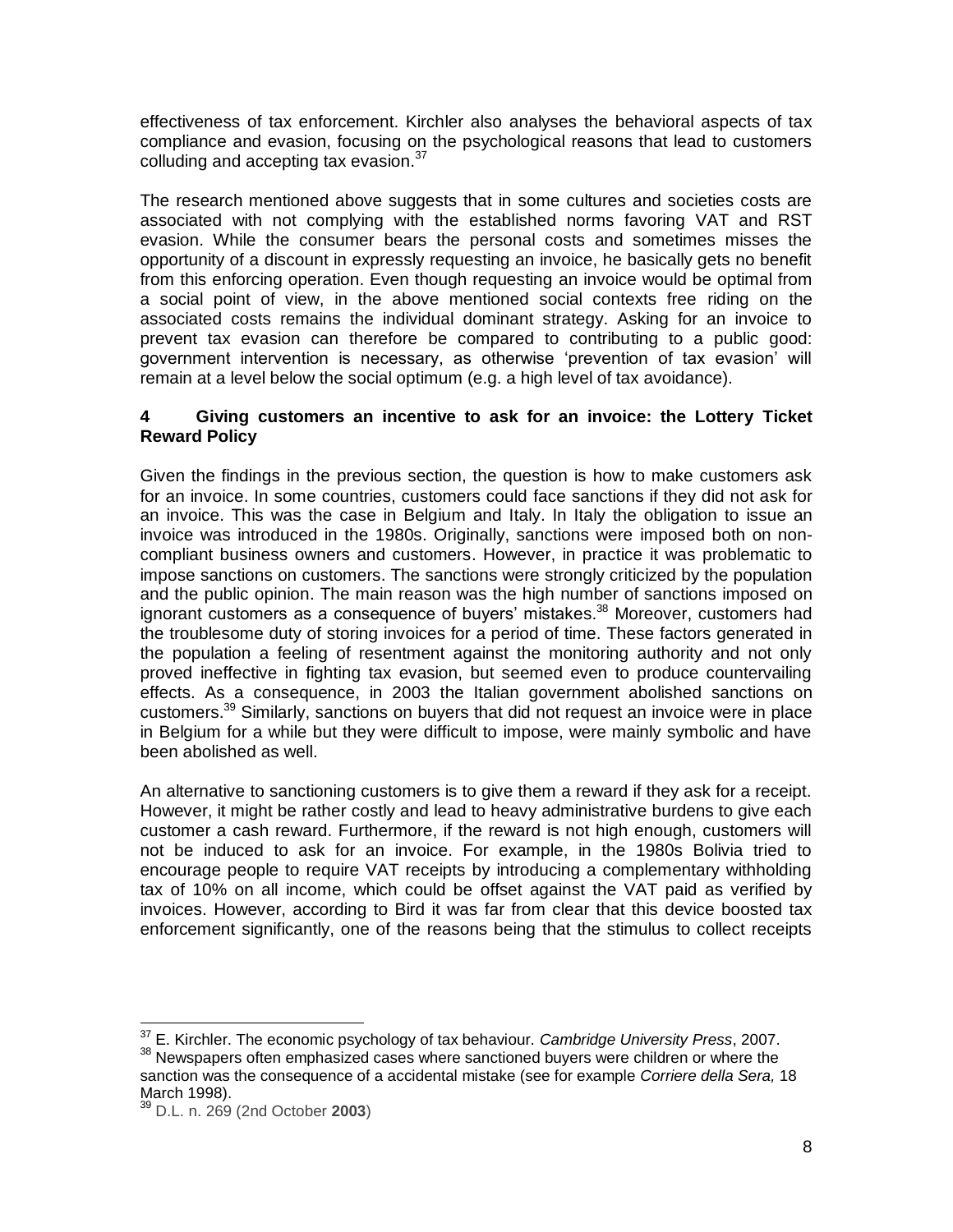was weak given the alternative of making a deal with the entrepreneur not to pay the VAT and splitting the difference.<sup>40</sup>

Instead, countries can give customers who ask for an invoice a *chance* to obtain a large reward. This is not only cheaper, but Alm et al. show in a laboratory experiment that rewarding tax compliant behavior with participation in a lottery increases the rate of compliance more than rewarding all compliant individuals.<sup>41</sup> In order to implement this reward policy, the government starts a lottery. Each invoice issued becomes a lottery ticket by way of a serial number that is printed on every invoice. Hence, in order to participate in the lottery, customers have to request for an invoice and keep it until the final draw. The winning numbers are drawn from all serial numbers and the individuals owning the invoices with the winning serial numbers can claim a prize. If the costs of organizing the lottery and of paying out the prizes are smaller than the increase in tax revenue, the government increases its final tax revenue at zero cost. Furthermore, the lottery might have the effect that customers become so used to asking for a receipt that over time prizes may decrease in value or eventually be abolished. Thus it could be a means of strengthening tax morale in a country. This reward policy is also known as the Lottery Ticket Reward Policy (in short: LTRP). It is not just a theoretical approach to combating VAT and RST evasion, it has actually been implemented in several countries. In the next section we will look at the practical experience of this reward policy.

## **4.1 The effects of the Lottery Ticket Reward Policy: evidence from China**

A few countries have introduced some kind of LTRP to mitigate VAT or RST evasion. Taiwan implemented such a reward policy in 1951 which is called the Uniform-Invoice Prize Winning Lottery. After the introduction of the uniform invoice system in Taiwan, it turned out that firms tended to underreport sales by not issuing an invoice at the time of sale. The tax authorities tried to induce customers to ask for invoices with every purchase. Most importantly, this kind of behavior was being induced by the uniforminvoice lottery giving customers the chance to win a large amount of money by obtaining an invoice at the time of purchase. $42$  Every one of the roughly 11.5 billion receipts issued annually by Taiwanese shops comes with a unique lottery number, which enters a bimonthly prize draw awarding prizes of up to  $$342,000.<sup>43</sup>$  Customers can check on line whether they have won a prize.<sup>44</sup> This policy is still in place, according to Giebe and Schweinzer because it proved so successful.<sup>45</sup> Some other countries that have applied the LTRP are the Philippines, Malaysia, Chile, Puerto Rico and Brazil. According to

 $\overline{a}$ 

<sup>40</sup> R.M. Bird. Tax reform in Latin America: A Review of Some Recent Experiences. *Latin American research review* 27(1), 1992, p. 12-13.

<sup>41</sup> J. Alm, G.H. McClelland, and W.D. Schulze. Why do people pay taxes? *Journal of Public Economics*, 48 (1):21–38, 1992.

 $42$  C. Lin. An Appraisal of Business Tax Reform in Taiwan: The Case of Value-Added Taxation. In: T. Ito and A.O. Krueger (ed) *The Political Economy of Tax Reform* University of Chicago Press 1992, p. 144. In his paper (p. 137-155) Lin also discusses the problems with tax evasion in Taiwan under the old Business Tax and the VAT which was introduced in 1986.

<sup>&</sup>lt;sup>43</sup> T. Giebe and P. Schweinzer. Consuming your way to efficiency: public goods provision through non-distortionary tax lotteries working paper, last version 23 April 2013, [http://ssrn.com/abstract=177642,](http://ssrn.com/abstract=177642) p. 1 and [http://en.wikipedia.org/wiki/Uniform\\_Invoice\\_lottery.](http://en.wikipedia.org/wiki/Uniform_Invoice_lottery.) 44 [http://www.etax.nat.gov.tw/etwmain/front/ETW183W6?site=en.](http://www.etax.nat.gov.tw/etwmain/front/ETW183W6?site=en)

<sup>45</sup> T. Giebe and P. Schweinzer. Consuming your way to efficiency: public goods provision through non-distortionary tax lotteries working paper, last version 23 April 2013, [http://ssrn.com/abstract=177642,](http://ssrn.com/abstract=177642) p. 1.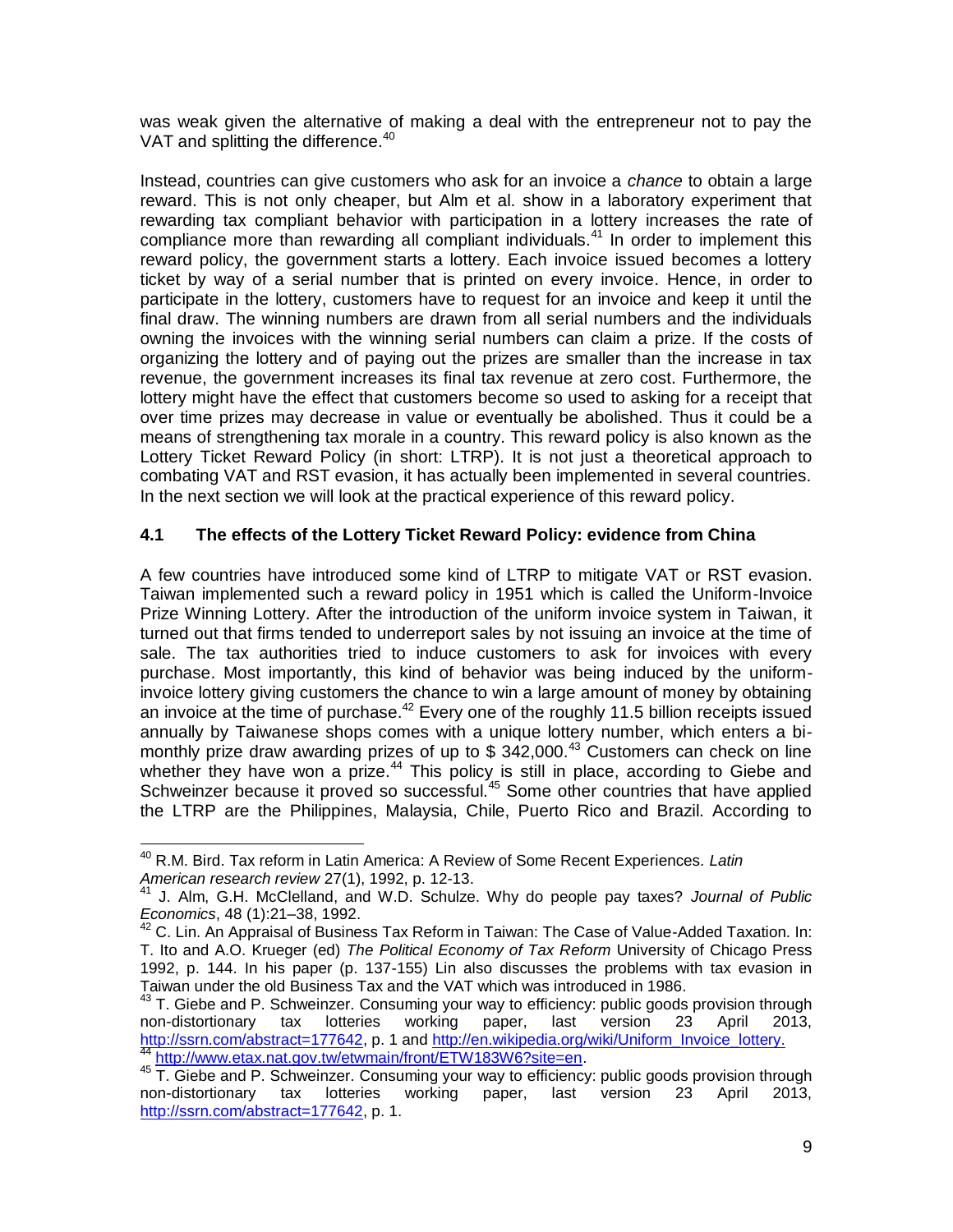Giebe and Schweinzer these schemes have been highly successful in their intended purpose of reducing tax evasion.<sup>46</sup> Despite these practical experiences, until recent years there was nothing more than descriptive statistics and anecdotal evidence for these positive results. No systematic analysis was conducted on the impact of LTRP implementation. One of the reasons for this might be the technical difficulty in isolating the causal effect of a policy introduction. If a policy is adopted at a state level, it would be complicated to find a credible comparison. A suitable comparison could be another country that didn't implement the policy but that is otherwise similar to the country that did introduce it, but it is difficult to find comparable countries. Cross-country comparison results are often considered to be unreliable.

However, since 1998 a peculiar implementation of the LTRP in China makes it possible to isolate the causal effect of the policy. At that time, one of the turnover taxes levied in China was the so called business tax (BT), a turnover tax levied mainly on specific services. This tax was generally collected by local tax authorities. In order to reduce the negative effects of widespread BT evasion, the Chinese government started printing a lottery number on receipts registering business transactions. The invoice for restaurant or entertainment expenditures is at the same time a lottery scratch card. The idea is that customers will be incentivized to ask for an invoice and thus oblige the service provider to pay BT. Each lottery pays out a prize after some period of time. Once the receipt is issued, the seller cannot evade BT on that transaction. Thus, the buyer has a direct incentive to ask for the receipt and this indirectly obliges the seller to reveal information to the tax authorities. The peculiarity of the Chinese experience is the particular form in which the LTRP was implemented. The Chinese State Commission for Restructuring the Economic System, $47$  a Chinese governmental agency, decided to introduce the LTRP only in some experimental districts in the period 1998 - 2003 in order to test its effects. At first, only some service industries, such as food service businesses, issued lottery tickets. As of 2002, the LTRP was applied to other service industries as well. Furthermore, the trial area was expanded to involve a growing number of districts. Because of this isolated implementation of the LTRP, it is possible to compare relatively similar districts with and without the LTRP. Therefore, the Chinese experience is a (quasi-) natural experiment.

To the best of our knowledge there has only been one study conducted by Wan that investigates the effects of this policy in China.<sup>48</sup> Wan estimated that the lottery reward policy increased revenues from BT by 17% in the experimental districts. He estimated that the ratio between lottery prizes paid by the government and increased tax revenue ranged between 1:30 and 1:40. This success induced the Chinese government to extend the LTRP area progressively from the initial trial area to the whole country.

Before proceeding, a word of caution on the implementation of the lottery policy in China is necessary. Some scattered data collected in China during the experimental period show that at the time of the lottery draft the Chinese government paid out only a

  $^{46}$  T. Giebe and P. Schweinzer. Consuming your way to efficiency: public goods provision through non-distortionary tax lotteries working paper, last version 23 April 2013, [http://ssrn.com/abstract=177642,](http://ssrn.com/abstract=177642) p. 29.

<sup>&</sup>lt;sup>47</sup> See Note of Mainland China Government by State Commission for Restructuring the Economic System, 1989.

J Wan. The incentive to declare taxes and tax revenue: the lottery receipt experiment in China. *Review of Development Economics*, 2010.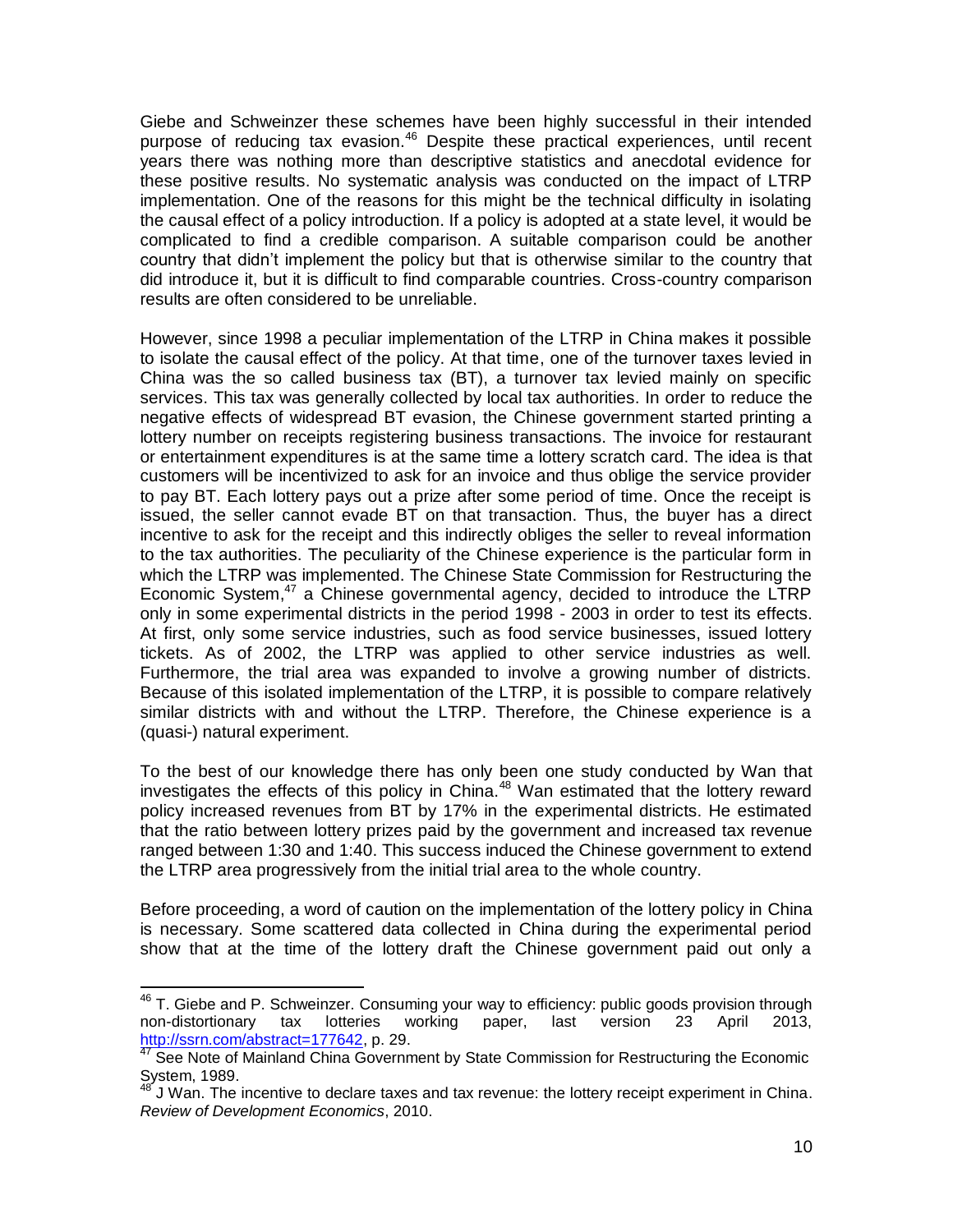relatively small fraction of the announced prizes. For example, while the Beijing Local Tax Bureau announced that prizes would amount to thirteen million Yuan in 2002,<sup>49</sup> ex*post* payments are on average less than 17% of the prizes previously announced. Such inconsistent behavior maximizes revenue in one period but, needless to say, would kill any possibility of collecting revenues in succeeding periods as soon as customers find out that prizes are not actually paid. Given the lack of comprehensive data on this issue and the relatively short experimental period, future research should test whether the success of the policy in the first years decreased over time. In this paper, we will focus on the explanations for the success of the lottery policy in the initial stages, in which consumers expected prizes to match those previously announced.

Understanding the determinants of the successful results of the LTRP is not merely a theoretical exercise but a key element in effectively replicating the policy in different contexts. After having decided to implement LTRP, a government has to commit to pay a lottery prize to the winner of the lottery. If the *ex post* increase in tax revenue is smaller than the prize, the government incurs a loss. A theoretical model that captures and explains the key factors involved in the LTRP mechanism would provide an indicator of the likelihood of success in a specific socio-economic and institutional environment. That would limit the probability of unsuccessful implementation of the policy and possibly prevent monetary losses for the government.

#### **4.2 Wan´s explanation for the LTRP's success: saving transaction costs of cheating**

In an early unpublished version of his work presented at the International Conference on Econometrics and the World Economy 2009, Wan tries to explain the success of the lottery policy in increasing tax collection through the saving of transaction costs caused by cheating associated with a high level equilibrium of tax evasion.<sup>50</sup> In the literature on tax evasion, a standard assumption is that there are additional costs for a firm that evades tax besides the expected costs associated with being discovered and punished. Examples of such 'transaction costs of cheating' are hiring lawyers and bribing tax officials and law administrators.<sup>51</sup>

Consumers in a standard setting would choose to buy from a tax-evading firm since in a competitive market it can offer lower prices than the honest firm. However, Wan suggests it is possible to introduce a lottery having an expected value smaller than the gain derived from increased tax collection but greater than the difference between tax paid by honest firms and the sum of tax of evading firms plus the transaction costs of cheating. Such an expected gain associated with lottery participation represents a sort of subsidy sufficient to provoke a consumer shift toward honest firms, driving out of the market the evading firms. In his analysis, Wan concludes that there is a social gain associated with the introduction of the lottery policy which could be achieved only if the transaction costs of cheating are higher than the individual costs of asking for the invoice.

<sup>&</sup>lt;sup>49</sup> See Beijing Local Tax Bureau announcement on July 17th 2002.

<sup>50</sup> J. Wan. A solution to tax evasion. *Center for Advanced Economic Study Fukuoka University, Working Paper WP-2009-09*, 2009.

<sup>51</sup> See, for example, Allingham and Sandmo (1972).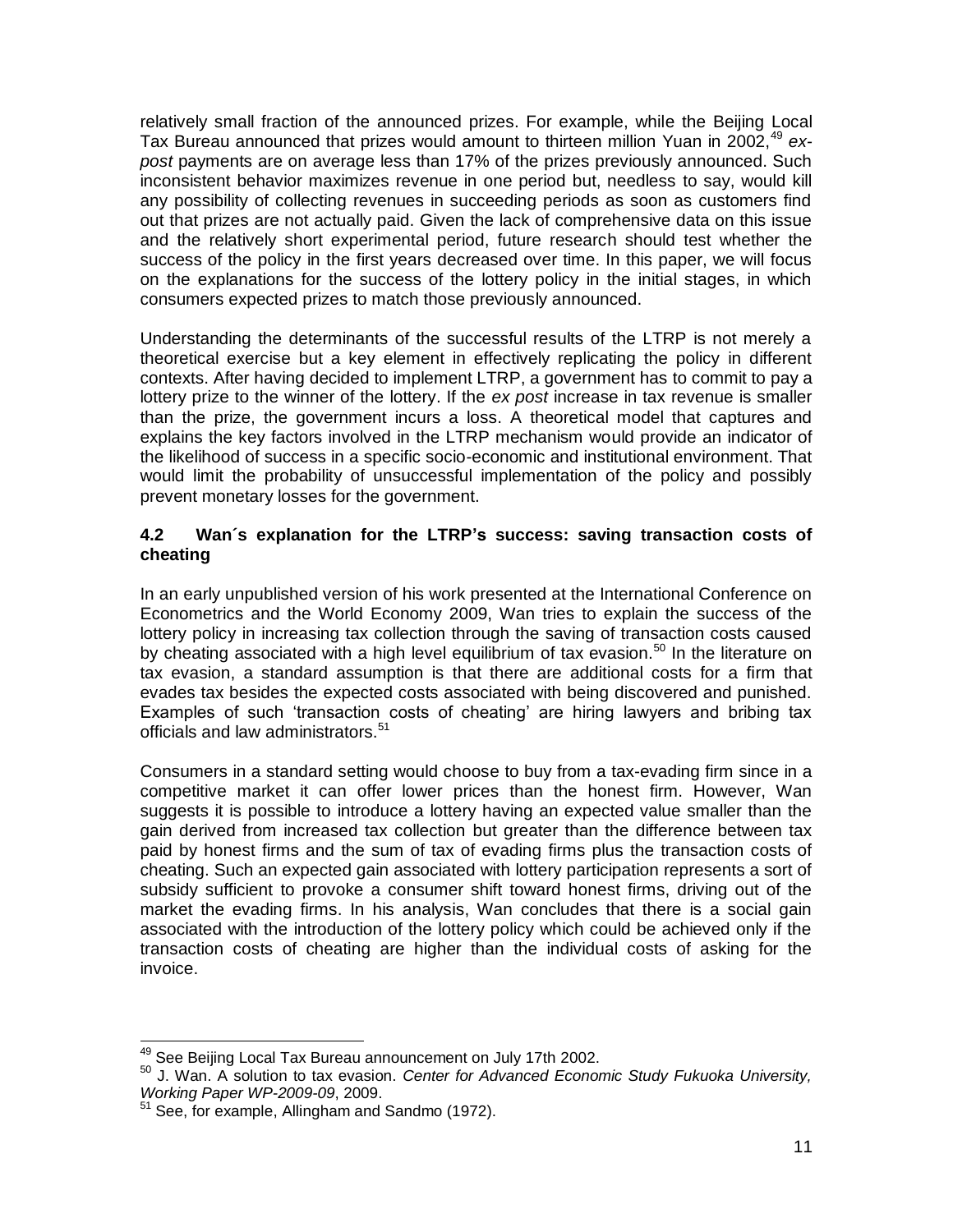Despite the empirical results being convincing and the econometric techniques applied appearing to be robust, the theoretical model proposed by Wan doesn't seem to be able to explain the challenging success reported.<sup>52</sup> First, from a micro-perspective Wan's introduction of the transaction costs of cheating excludes virtually every level of business - mostly small enterprises and independent workers - for which accountability standards are reduced or so simplified that the transaction costs for eventual cheating are zero anyway. The example of China, where introduction of a lottery policy achieved positive results involving only small service businesses, seems to clash with the assumption of high transaction costs of cheating.

Moreover, from a macro-perspective, if the lottery policy could only be successfully implemented in the presence of substantial transaction costs of cheating, it would confine and limit its applicability to a handful of cases. In particular, it would exclude developing countries or countries where institutions and the rule of law are weak and where unlawful behavior is widespread and socially accepted. In those countries where evading tax is simply the rule, no or very few transaction costs are borne by the evading firms. Paradoxically, this is precisely those very countries which would be the most in need of innovative policies that would have immediate effect without the need for additional public expenditure. Wan recognizes that in some of the provinces involved in the lottery experiment evading taxes was actually the predominant behavior adopted by almost all of the business population: it doesn't seem reasonable to assume that firms were sustaining high transaction costs to conceal a behavior that was so widespread.

While Wan correctly assumes that there is a general fixed cost for consumers to ask for a business receipt (that could be thought as a moral cost as well as a cost in terms of time or missed discounts) there is evidence that social interactions strongly influence consumer behavior in this situation. In a laboratory experiment Falk and Fischbacher showed that the level of criminal behavior by individuals is positively correlated with the level of criminal activity perceived in the social group they belong to. $53$  Furthermore, Anderlini and Terlizzese show that adding a social interaction component to the characterization of individual behavior in trust decisions (e.g. the higher my perception of the average trust level in the population, the more I trust others) could account for the rising of a multiplicity of different equilibria that capture different trust rates in different societies.<sup>54</sup>

The afore-mentioned studies report evidence that social influence, namely the perception of the behavior of other members of the population, affects individual behavior. In situations where evading taxes is widespread and socially acceptable the cost of asking for a receipt for the individual consumer would be comparatively higher than in a place with a lower level of tax evasion. Hence, in contradiction of Wan's assumptions, it follows that the higher the level of unlawful behavior in the population, the smaller the impact of the introduction of a lottery reward policy. This result is counterintuitive and fails to explain the success of the LTRP in China, where high levels of tax evasion as well as widespread social norms fostering this behavior are in place.

  $52$  Actually the only published version of Wan's contributions (Wan, 2010) contains just the empirical estimations and has no theoretical explanations.

<sup>53</sup> A. Falk and U. Fischbacher. "Crime" in the lab-detecting social interaction. *European Economic Review,* 46 (4):859–869, 2002.

<sup>54</sup> L. Anderlini and D. Terlizzese. Equilibrium trust. Technical report, *Einaudi Institute for Economic and Finance (EIEF)*, 2009.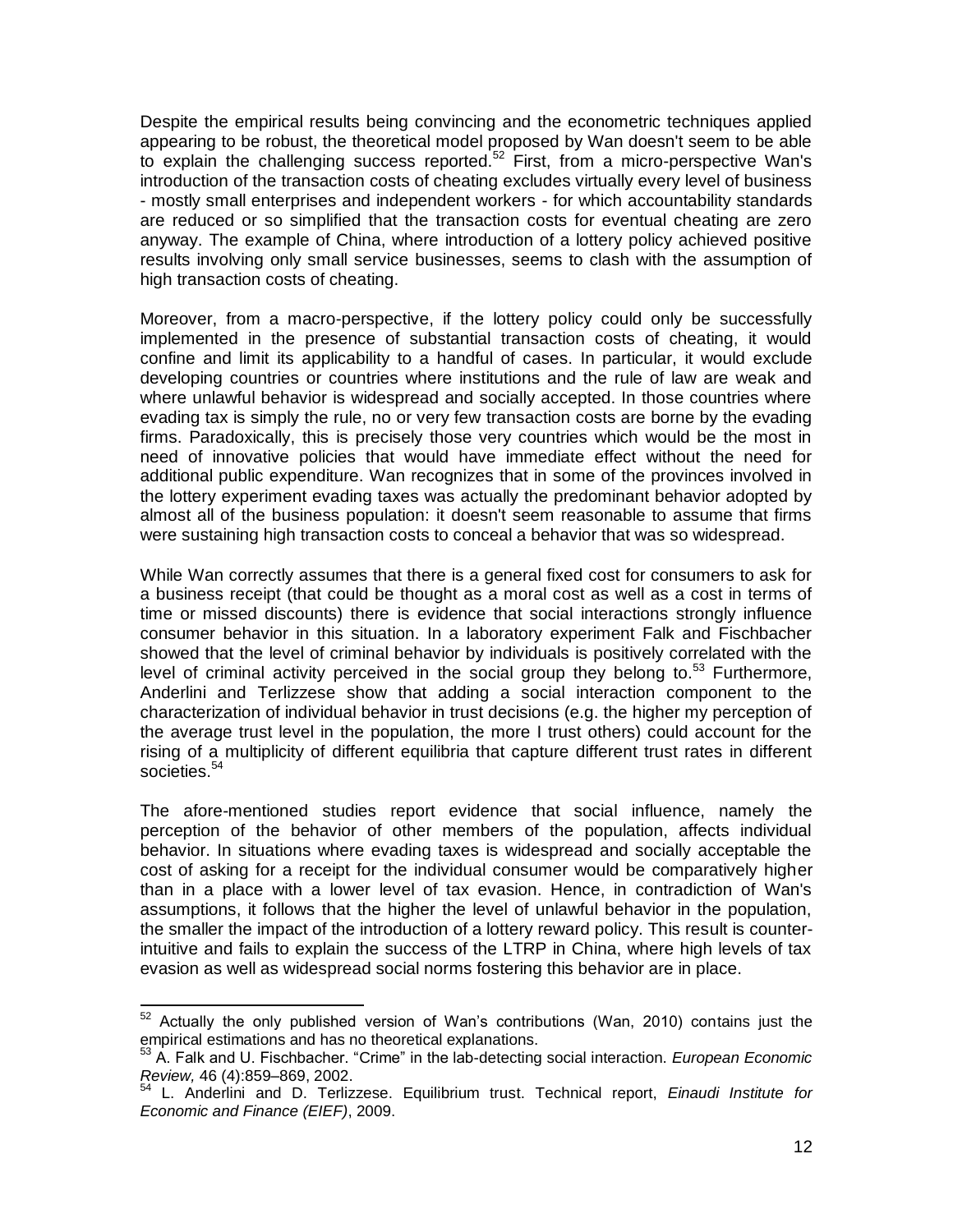It seems therefore that the success of the LTRP should be investigated from the standpoint of different micro-foundations. In the next paragraph we will present an informal<sup>55</sup> model that evaluates the results of the LTRP from an alternative perspective which takes into account a taste for gambling and overestimation of the utility derived from a possible lottery prize.

#### **5 Cumulative Prospect Theory and the Lottery Ticket Reward Policy success: a model**

In section 4 we emphasized that the situation faced by a customer having to ask for an RST or VAT receipt could be analyzed within the theoretical framework of a public good situation. A number of recent studies have examined, both theoretically and empirically via laboratory experiments, the performance of lotteries (or raffles) in the private provision of public goods. The theoretical contributions by Morgan<sup>56</sup> and Lange et al.<sup>57</sup> show that, under specific assumptions on the form of agents' utility function,<sup>58</sup> lotteries outperform voluntary contribution mechanisms in the private provision of public goods Empirical results from laboratory experiments<sup>59</sup> confirm these theoretical predictions.

In this section we present an informal model that, without imposing any restrictive assumption on agents' utility function form, could explain the success of the LTRP in combating VAT and RST evasion. This model departs from the neo-classical framework of rationality. In order to explain the success of the LTRP, we will look at the way people make decisions. The theoretical benchmark for this is Tversky and Kahneman's Cumulative Prospect Theory (onward CPT). $^{60}$  CPT is a theory of individual decisionmaking under risk and uncertainty that is recognized and well-established in the social sciences, in particular Economics. $61$  It has been developed to capture regularities empirically observed in human behavior such as the framing effect, loss aversion and the overweight (underweight) of unlikely (average) events that cannot be explained by

 <sup>55</sup> For a technical version of the model presented in the next section see M. Fabbri, Shaping Tax Norms through Lotteries, RILE Working *Paper Series 2012/02,* 2012. Available at SSRN: http://ssrn.com/abstract=2202189.

<sup>56</sup> J. Morgan. Financing public goods by means of lotteries. *Review of Economic Studies*, 2000. <sup>57</sup> A. Lange, J.A. List, M.K. Price. Using Lotteries to Finance Public Goods: Theory and Experimental Evidences. *International Economic Review*, 2007.

 $58$  Specifically, these studies assume that agents have a quasilinear utility function. This utility function has the peculiarity of being linear in only one argument, generally the numeraire. Quasilinear utility functions are sometimes used in economic literature because they combine desirable technical properties with mathematical tractability. For a detailed discussion of quasilinear utility functions see A. Mas-Colell, M. Whinston, and J. Green. *Microeconomic Theory*. New York. Oxford University Press, 1995, chapter 3, page 45.

<sup>59</sup> J. Morgan, M. Sefton. Funding public goods with lotteries: experimental evidence. *The Review of Economic Studies,* 2000; J.K. Goeree, E. Maasland, S. Onderstal, J. L. Turner. How (not) to raise money. *Journal of Political Economy*, 2005; A.J.H.C. Schram, S. Onderstal. Bidding to give: an experimental comparison of auctions for charity. *International Economic Review*, 2009; L. Corazzini, M. Faravelli, L. Stanca. A Prize To Give For: An Experiment on Public Good Funding Mechanisms. *The economic journal*, 2010.

<sup>&</sup>lt;sup>60</sup> A. Tversky and D. Kahneman. Advances in prospect theory: Cumulative representation of uncertainty. *Journal of Risk and Uncertainty*, 5(4):297–323, 1992.

 $61$  Kahneman was awarded the Alfred Nobel Memorial prize in Economics in 2002 (unfortunately Tversky had died before) for his contribution to behavioral studies, despite the fact that he and Tversky were both psychologists without formal education in economic science.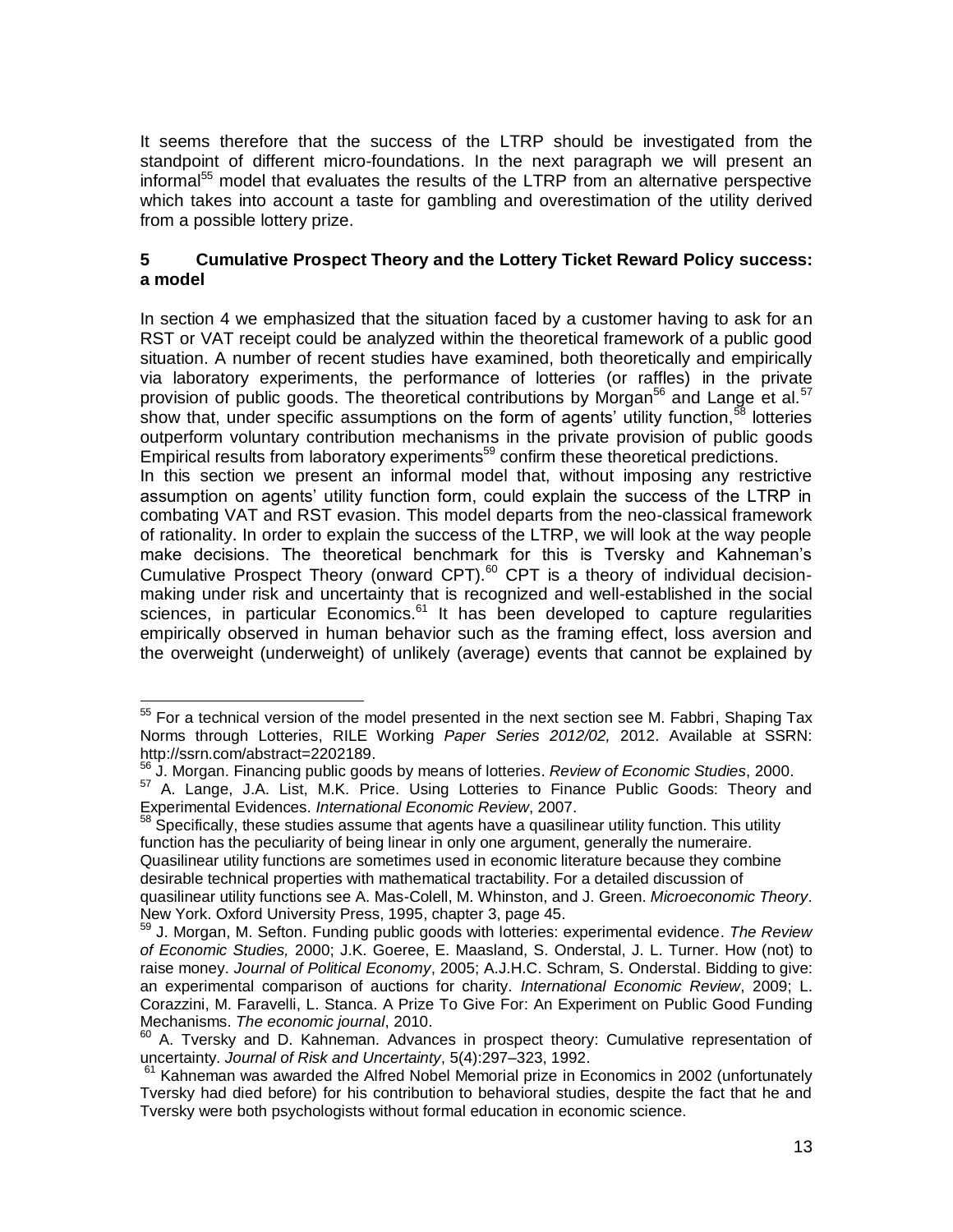the Von Neumann-Morgenstern Expected Utility Theory<sup>62</sup> (EUT) traditionally applied in mainstream Economics. In short, the EUT hypothesis is that agents making decisions on a probabilistic prospect maximize its expected value discounted by risk aversion. A fundamental feature of the EUT is that probabilities are linearly weighted. Hence, according to the EUT, a rational agent who prefers \$800 as a certainty over the prospect of \$2000 at a probability of 50% will also decline the prospect of \$100,000 at a probability of 10%, since the two probabilistic prospects have the same expected value of \$1,000.

Despite its fascinating theoretical architecture, there is empirical evidence that the EUT fails to capture certain regularities in agents' decision making processes.<sup>63</sup> Camerer and Loewenstein give a thorough explanation of the importance and limitations of the Expected Utility Theory: "Expected Utility hypothesis is like Newtonian mechanics [...]. Linear probability weighting in Expected Utility works reasonably well except when outcome probabilities are very low or high. But low-probability events are important in the economy, in the form of gambles with positive skewness (lottery tickets, and also risky business ventures in biotech and pharmaceuticals), and catastrophic events that require large insurance industries. [...] People are typically averse to risky spreading of possible money gains". 64

CPT is important for this paper, because it explains by way of a formal theory the empirical evidence that individuals adopt a non-linear evaluation of a probabilistic outcome: they overweight the possibility of extreme events and remain relatively unaffected by changes close to the average of the probability range. Hence, without imposing additional assumptions on the form of individuals' utility functions, CPT can explain why risk-averse subjects would in some cases accept gambles – such as a lottery – with a strictly negative expected value. Recalling the examples above and contrary to EUT predictions, the empirical evidence suggests that a consistent percentage of the population systematically prefers the certainty of \$800 to a 50% chance of obtaining \$2,000 (showing risk-aversion) but at the same time would "irrationally" also prefer the prospect of winning \$10,000,000 at a 0.001% probability in preference to the certainty of \$800 (hence showing risk-seeking, since the expected value of the probabilistic prospect in the latter case is smaller than \$800).

Now consider the choice faced by a consumer who has to ask for an invoice. Recall that the individual benefit from the payment of the tax on the invoice is negligible and that costs are associated with the request for an invoice. Consider a government that implements the LTRP and announces a lottery prize. Fabbri (2012) shows that, for any

 <sup>62</sup> J. Von Neumann and O. Morgenstern. Theory of games and economic behavior. *Princeton Univ. Press,* 1944.

 $63$  For the purposes of this paper the problem of preference reversal over uncertain outcomes is of particular interest. See Lichtenstein, S.; P. Slovic. Reversals of preference between bids and choices in gambling decisions. *Journal of Experimental Psychology* 89 (1): 46–55, 1971; Grether, David M.; Plott, Charles R. Economic Theory of Choice and the Preference Reversal Phenomenon. *American Economic Review* 69 (4): 623–638, 1979; Holt, Charles. "Preference Reversals and the Independence Axiom". American Economic Review 76 (3): 508–515, 1986.

<sup>64</sup> C. F. Camerer, G. Loewenstein, and M. Rabin. Advances in behavioral economics. *Princeton University Press*, 2003.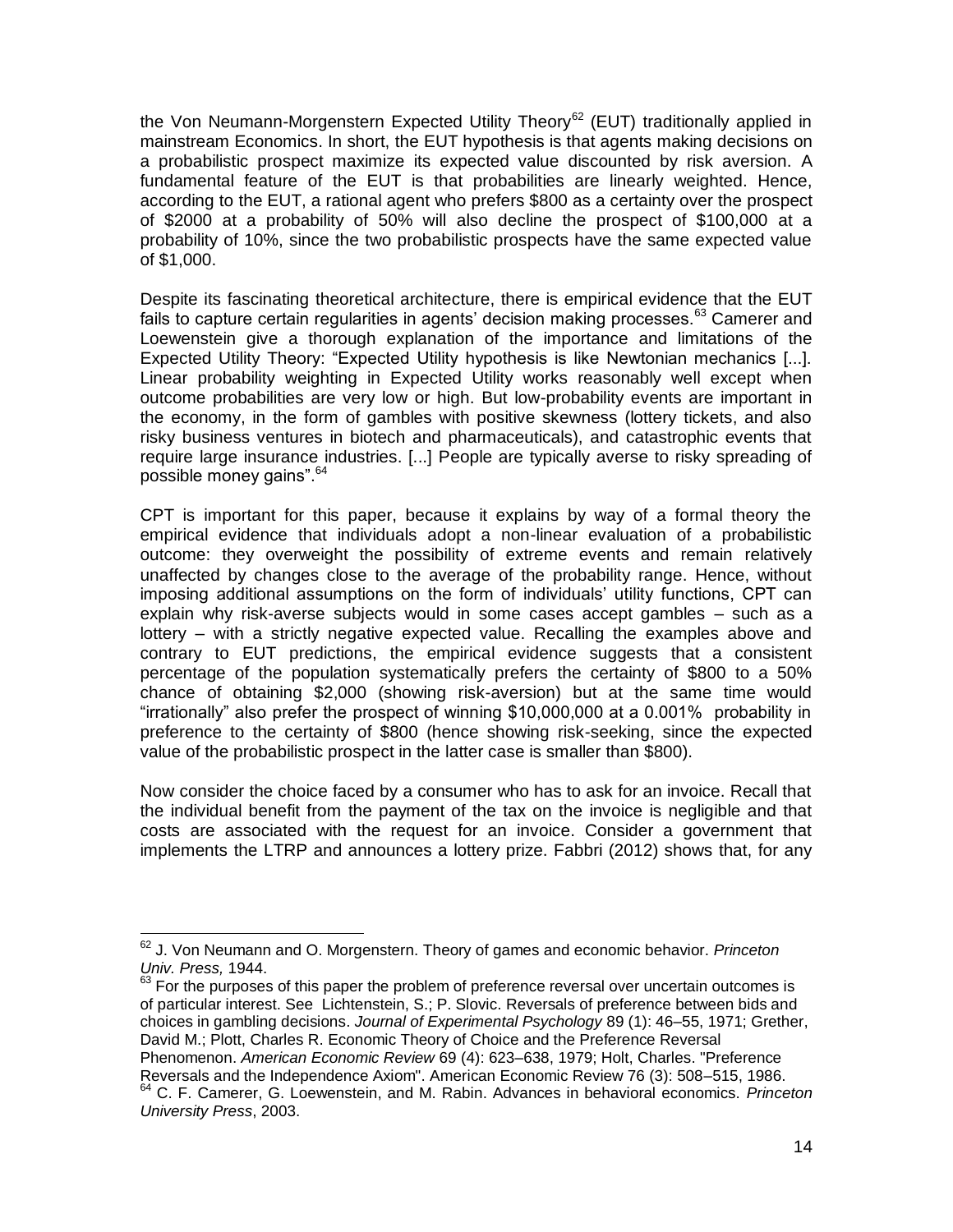feasible prize amount<sup>65</sup> offered by the government, the individual dominant strategy for a Von Neumann-Morgenstern Expected Utility maximize agent with any non-negative degree of risk aversion, remains not to request an invoice. Individuals rationally (in mainstream economic sense) evaluating the probabilities of winning the lottery prize multiplied by the prize amount will always find that the expected gain deriving from the lottery is smaller than the cost of asking for the receipt. Hence, if individuals behave as a Von Neumann-Morgenstern utility maximizer, the LTRP would result in a failure unless it is unrealistically assumed that individuals are risk-lovers. Therefore, in light of the evidence of the success of the LTRP presented in section 4, it seems that Expected Utility Theory is not the appropriate theoretical background to analyze or explain individual decision making in the context of the LTRP. The reason is that the LTRP introduces a probabilistic situation in which individuals choose over extreme elements: extremely low probability of winning a substantial prize. For this kind of situation the linearity in probability weighting implied by Expected Utility Theory seems unable to capture the correct decision-making process.

Therefore, it seems that CPT represents a more suitable theoretical background to analyze the LTRP. Fabbri (2012) assumes the coexistence of heterogeneous types of individual in a population: some are expected utility maximizes and others evaluate probabilistic prospects through CPT. The author shows that, for a certain range of the  $p$ arameter values describing risk preferences in the CPT model, $66$  asking for an invoice becomes the dominant strategy of CPT-type individuals. The result derives from the nonlinearity implied by CPT. In practice, even holding constant the expected value of the lottery prize, in CPT the effects of increases in the prize amount and of reductions in the probability of winning a prize do not completely offset each other. An offsetting change in prize amount and probabilities would have no effect on the expected value of the gamble for an expected utility maximize type. However, for a CPT-type, the low probabilities-high prize gamble is more attractive.

Implementing the theoretical framework of CPT allows for making *ex-ante* predictions on the successful implementation of the LTRP. In particular, once some specific information on the population of interest has been collected, a policymaker could determine what is the minimum number of individuals required to establish a lottery prize sufficiently large to persuade CPT-type individuals to contribute.

To proceed with this calculation it is necessary to acquire information on the gambling and risk preferences of the population. In practice, it is necessary to generate a quantitative description of the agents' average behavior when facing decisions under risk. To be technically precise, it is necessary to calibrate the parameter values of the model adopted in describing individuals' behavior under risk and uncertainty. The successful implementation of the LTRP in China does not guarantee that the same policy would achieve equal results in a different environment, since it is well known that individuals' risk-preferences greatly vary across societies. Given that many observable (such as income per capita or average saving rates) and unobservable (such as culture and social norms) factors are correlated with the taste for gambling of a population,

 $65$  In order to be a zero cost policy, the lottery prize must be smaller than the increase in RST revenue arising from the introduction of the lottery. Hence the prize amount cannot exceed the sum of additional individuals' contributions.

 $66$  Following Tversky and Kahneman, Fabbri assumes that the value function has polynomial form; however, the results hold for any continuous and quasi-concave utility function.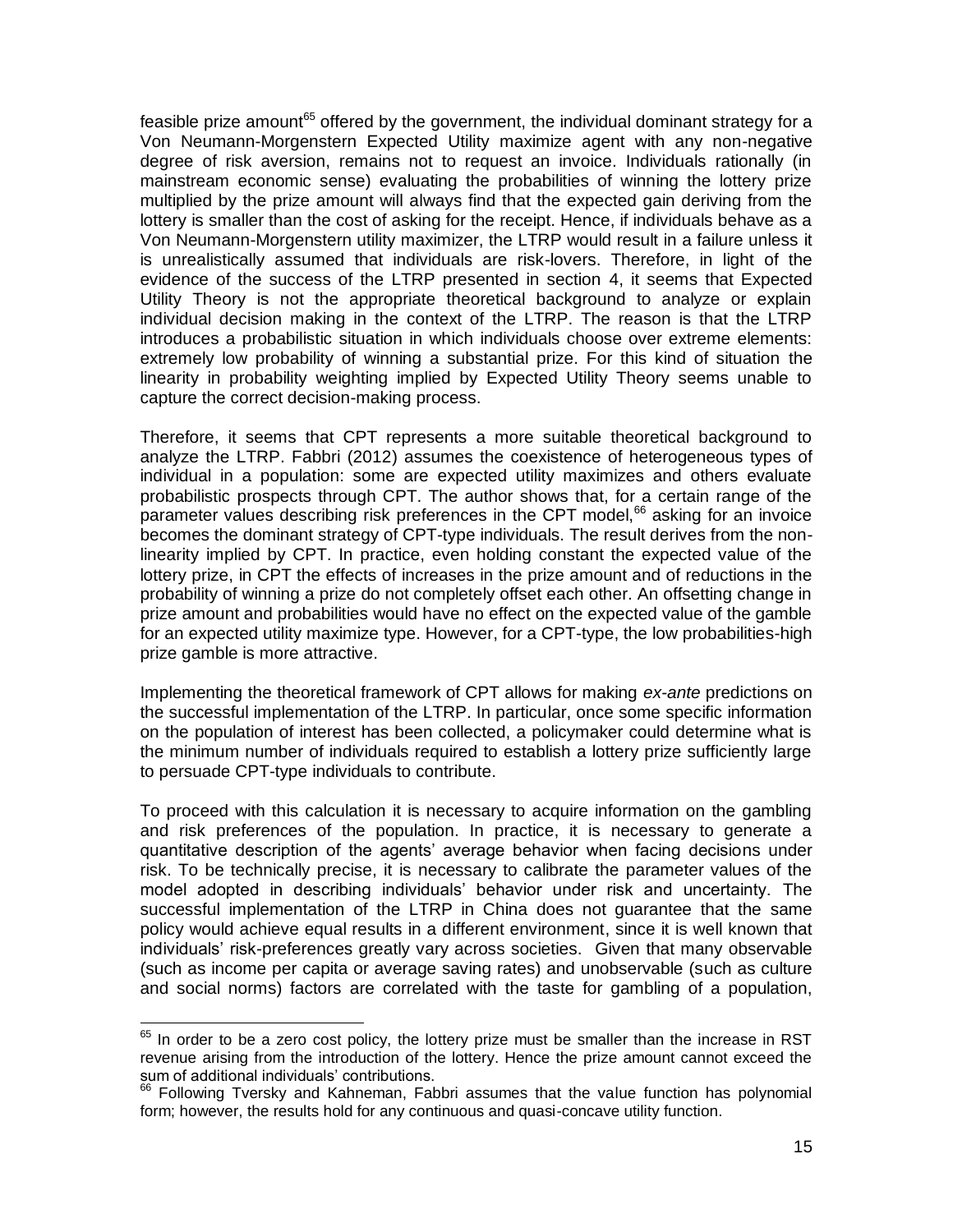establishing the possibility of a successful implementation of the LTRP in a specific environment requires a careful empirical investigation of the characteristics of a population. The verification whether a country with a higher level of income per capita and different ethical norms than China shares a taste for gambling sufficiently developed to implement the LTRP is an empirical issue. In order to clarify how this estimation of population's gambling behavior works in practice, consider the situation in which a government wishes to apply LTRP. Before announcing the lottery prize, the government will want to check if the policy described in an abstract context will work in this specific country. As a first step, a quantitative characterization of the risk preferences of the population has to be estimated. Statistical procedures and econometric techniques may fulfill this task. While a detailed discussion of these methodologies lies outside the scope of the present paper, it is useful to provide some examples. Survey results and field data relative to lottery tickets sold could be used to estimate the average part of income spent on lotteries and on gambling. Alternatively, it may be possible to directly elicit the risktaking preferences of representative random samples of individuals through interviews or small incentivized acts of gambling. A detailed discussion of this last procedure, commonly used in experimental social sciences, is reported in Holt and Laury.<sup>1</sup> Once a quantitative characterization of the population's risk preferences is obtained, it would be sufficient to incorporate those values into the general model specification as

reported in Fabbri (2012). Then it can be established whether, given the estimated risk preferences, the population of the specific country is large enough to attempt a successful implementation of the LTRP.

## **5.1 Possible Counter-arguments**

The empirical evidence discussed in previous sections and the theoretical results of the model presented in paragraph 4 suggest that the LTRP could be an effective tool for policymakers to achieve socially efficient outcomes. Nevertheless, a possible counterargument is that the policy requires a government at time zero to commit to paying an *ex-ante* announced high monetary premium. However, the effective increase in tax revenue only occurs later on. The prize amount initially offered could be seen as an investment that can only partially guarantee future returns as it is made under conditions of uncertainty. While the policy is founded on a theoretical argument supported by experimental and empirical evidence, the practical implementation and design of such a reward mechanism in real-life environments could be extremely complex and subject to failure.

Moreover, in some cultures there might be a moral aversion to lotteries, which will make it politically difficult to implement the policy. When the Belgian Minister of Finance only hinted at a lottery system for restaurant and bar invoices in December 2009, it was immediately criticized by a Member of Parliament. She seemed to fear that it might lead to a gambling addiction.<sup>68</sup>

Furthermore, the mechanism rests on the assumption that people's taste for gambling will not decrease over time. It should be tested if individuals' willingness to ask for

 <sup>67</sup> C.A. Holt and S.K. Laury (2002). Risk aversion and incentive effects, *American Economic Review* 92, 1644-1655.

<sup>&</sup>lt;sup>68</sup> Réponse du vice-premier ministre et ministre des Finances et des Réformes institutionnelles du 08 mars 2010, à la question n° 270 de madame la députée Valérie Déom du 07 janvier 2010, DO 2009201013743, QRVA 52 97, p. 82-83.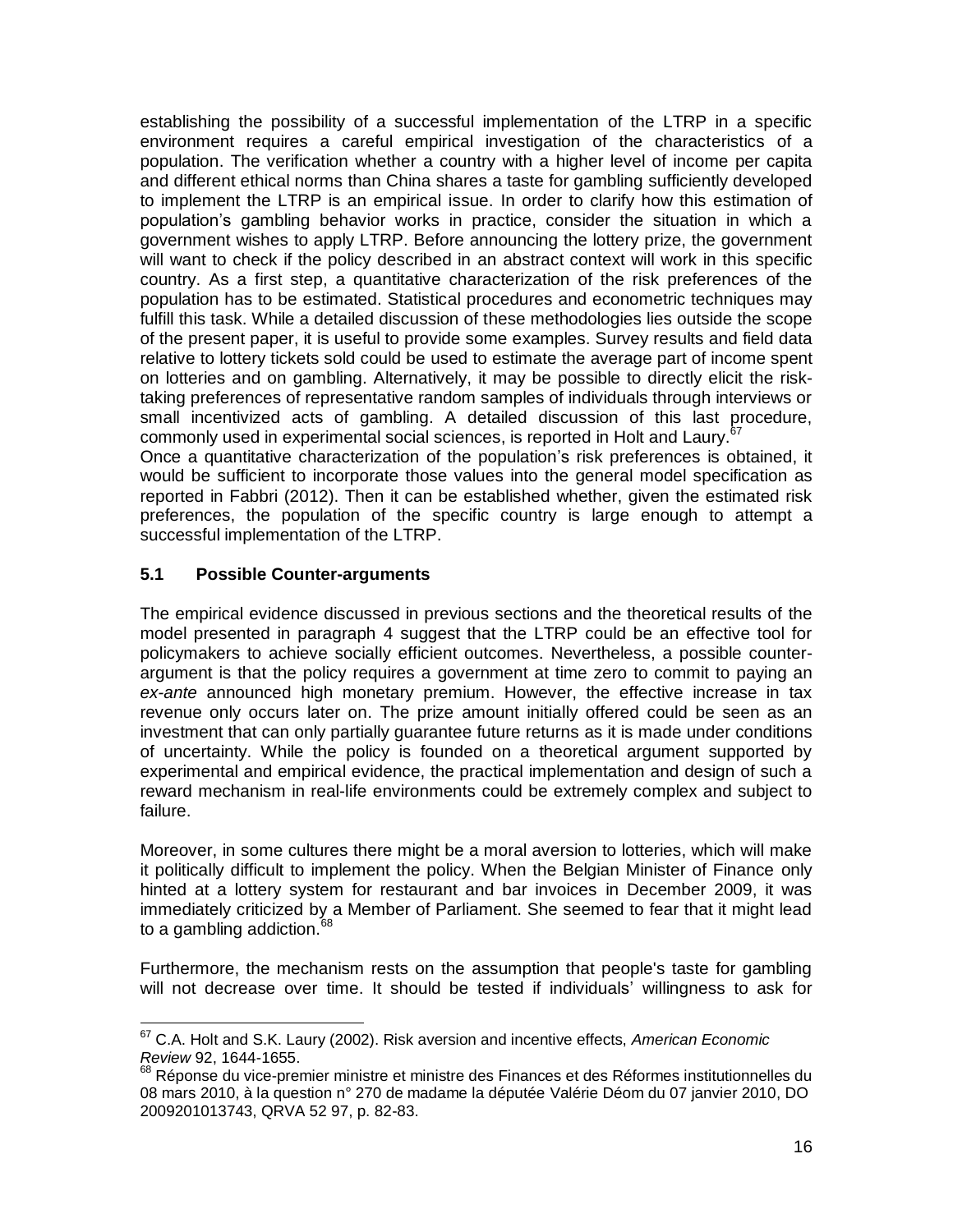invoices boosted by the excitement about the new gambling opportunity in the periods immediately after the reward policy has been implemented are followed by a progressive decline in interest (and in the request for invoices) over time. Sustainability of the lottery ticket policy in the long-run depends crucially on this factor.<sup>69</sup> Bird is skeptical about what he calls 'tax gimmicks' as the LTRP. In his view the real secret of success lies not in such gimmicks but in the more mundane task of establishing a more credible and effective tax administration.<sup>70</sup> Bird acknowledges that if tax administration is improved, then 'gimmicks' intended primarily to increase the flow of information to the administration may provide some extra benefit, but in his view these cannot take the place of improved administrative effort.<sup>71</sup> We agree with Bird that improving the tax administration is extremely important to improve compliance. However, for countries that do not have the means and knowledge for bringing their tax administration up to the highest standard, policies such as the LTRP might be of help.

Also, when developing an LTRP, mechanics must be introduced to reduce fraud with invoices, such as falsified invoices. In Taiwan new systems of e-invoices which are being proposed include the special function of automatically checking whether the invoice number matches the Uniform-Invoice Prize Winning Numbers announced by the Ministry of Finance.<sup>72</sup> Such systems will also help to reduce falsification of VAT receipts. Another problem with the Taiwanese system was the fact that as the lottery numbers come per invoice and not per amount spent, there is an incentive for customers to pay for every single item separately in order to get more receipts.<sup>73</sup> A possible solution for this specific problem would be paying a lottery prize that is proportional to the invoice value. This solution would drop customers' incentives to pay for each item separately, since the increase in probability of winning the lottery due to the fact that the buyer collected multiple invoices is offset by the diminished value of the lottery prize.

Furthermore, it has been suggested that targeted rewards may be more effective than scattergun rewards. Giving the chance to win lottery prizes to all customers may not seem as effective as rewards to specific customers, such as customers who report painters who offer them a discount for cash with no invoice. While it is true that this mechanism could potentially increase the lottery efficiency compared to LTRP, nevertheless, the practical implementation may also bring additional problems. A system that rewards only customers who actively report irregular transactions implies that the individual reporting the illegal action has to reveal personal data. This could potentially restrain customers who want to remain anonymous when reporting illegal actions of sellers. For example, in Italy customers can report to the Guardia di Finanza, the official monitoring authority, irregularities in the issuance of invoices (in 2012 there have been more than 600.000 notifications). On the basis of this information, the authority may

 $^{69}$  As noted above, data on the results of the natural experiment occurring in China are available only for a relative short period of time.

<sup>70</sup> R.M. Bird. Tax reform in Latin America: A Review of Some Recent Experiences. *Latin American research review* 27(1), 1992, p. 31.

<sup>71</sup> R.M. Bird. Tax reform in Latin America: A Review of Some Recent Experiences. *Latin American research review* 27(1), 1992, p. 31-32.

 $72$  C-J Chang, H-C Kuo, C-Y Chen, T-H Chen and P-Y Chung. Ergonomic Techniques for a Mobile E-Invoice System: operational Requirements of an Information Management System. *Human Factors and Ergonomics in Manufacturing & Service Industries 2012, p. 4.*

 $73$  T. Giebe and P. Schweinzer. Consuming your way to efficiency: public goods provision through non-distortionary tax lotteries working paper, last version 23 April 2013, [http://ssrn.com/abstract=177642,](http://ssrn.com/abstract=177642) p. 1.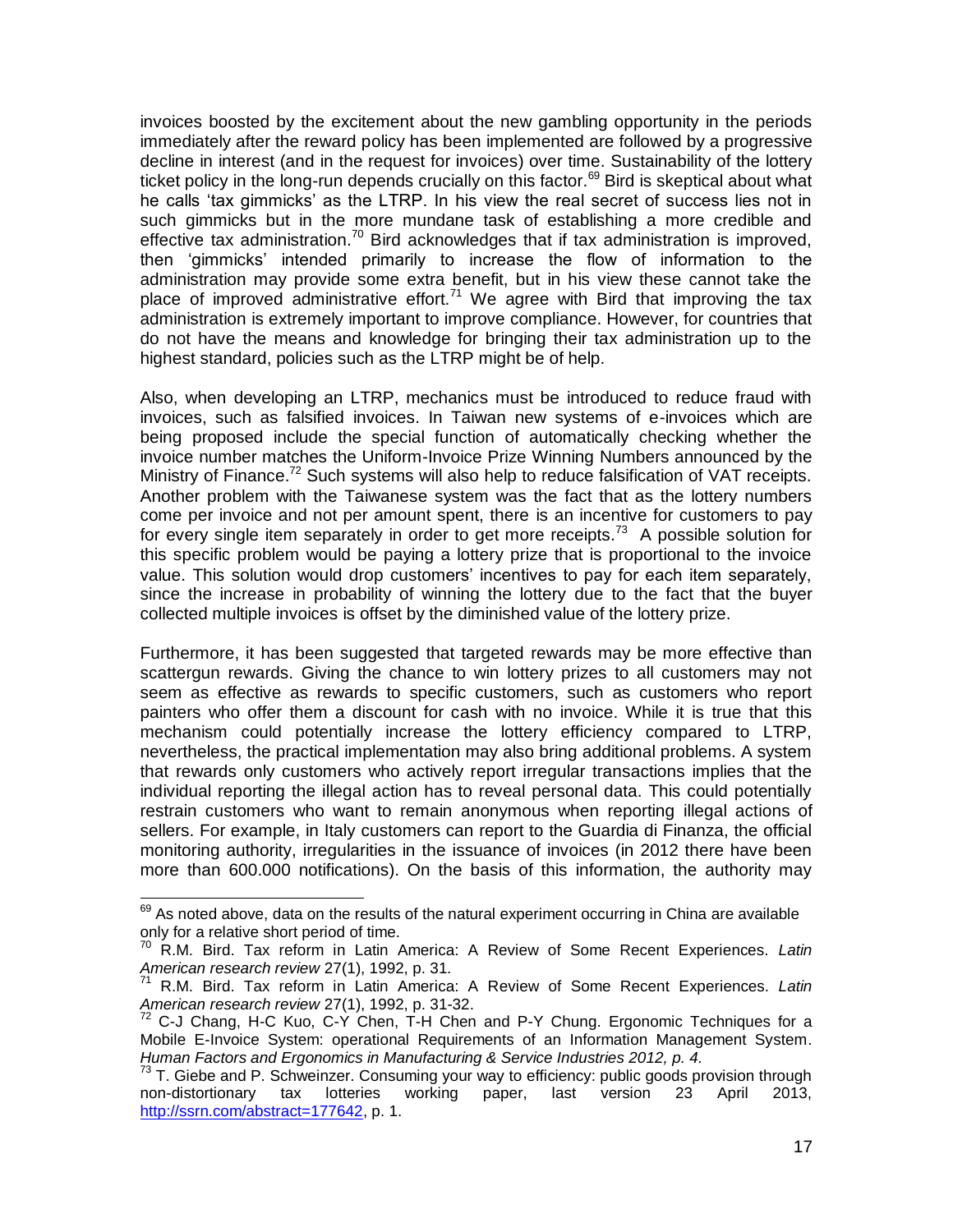decide to impose an audit on the targeted business. While before 2012 notifications were strictly anonymous, starting from April 2012 the Italian government required personal data from the customer reporting the irregularity. This decision of the Italian legislator provoked criticism since customers reporting irregularities could be identified and have often been subject to material and moral retaliations. It is still difficult to empirically assess the effects of the government policy. However, anecdotic evidence suggests that because of it many customers reporting irregularities in the issuance of invoices switch from the official Guardia di Finanza signaling system to an unofficial website (www.evasori.info) created by a private citizen in order to report tax evasion anonymously.

Finally, a special word of caution should be spent on the crowding-out effect of voluntary requests for invoices. In some countries, a consistent percentage of the population considers it to be an individual duty to enforce the issuance of invoices, even without specific laws or monetary incentives. Unfortunately, those customers who regularly request invoices may not carry on doing so after LTRP is introduced. There is a growing body of literature both in Psychology and Economics focusing on the direct and indirect detrimental effects of monetary incentives.<sup>74</sup> Those studies suggest that monetary incentives directly crowd out individuals' willingness to behave pro-socially. Furthermore, these studies suggest that these incentives indirectly affect the proper functioning of a norm enforcing mechanism, increasing inefficiency. Quoting Ariely: "money, as it turns out, is the most expensive way to motivate people. Social norms are not only cheaper, but often more effective as well".<sup>75</sup>

Investigating this issue, Fuster and Meier set up a laboratory experiment in order to verify the presence of the negative indirect effect of monetary incentives.<sup>76</sup> In each period, participants could allocate a fraction of their private endowment to a public account. Money on the public account generated interest that was distributed at the end of each period. However, interest and capital on the public account were equally shared among all participants, independent of their individual contribution. This scenario mimics a public goods situation: while it would be socially efficient for participants to allocate the full private endowment to the public account, the individual dominant strategy consists in free-riding on others' contribution. As previously discussed, it is well known that without any external intervention, the level of resources allocated to the public account remains sub-optimal. However, despite the theoretical prediction of zero contribution, it has been shown that a proportion of participants always adopt the socially efficient strategy, irrespective of what the other players are doing. A 2001 cross-country studies report evidences that the percentage of "altruistic" individuals varies greatly across societies.<sup>77</sup>

The objective of Fuster and Meier's experiment is to verify the effect of a monetary reward on the behavior of these altruistic participants. When monetary incentives for

<sup>74</sup> B.S. Frey and R Jegen. Motivation crowding theory. *Journal of economic surveys*, 2001; J. Le Grand; Motivation, Agency and Public Policy: of Knights and Knaves, Pawns and Queens. *Oxford University Press*, Oxford 2003; R Benabou, J Tirole. Intrinsic and extrinsic motivation. *The Review of Economic Studies*, 2003.

<sup>75</sup> Recalling Dan Ariely's *Irrational Predictability* (2008).

 $76$  A. Fuster and S. Meier. Another hidden cost of incentives: The detrimental effect on norm enforcement. *Management Science*, 56(1):57–70, 2010.

 $77$  J. Henrich, R. Boyd, S. Bowles, C. Camerer, E. Fehr, H. Gintis and R. McElreath. In search of homo economicus: behavioral experiments in 15 small-scale societies. *American Economic Review,* 2001.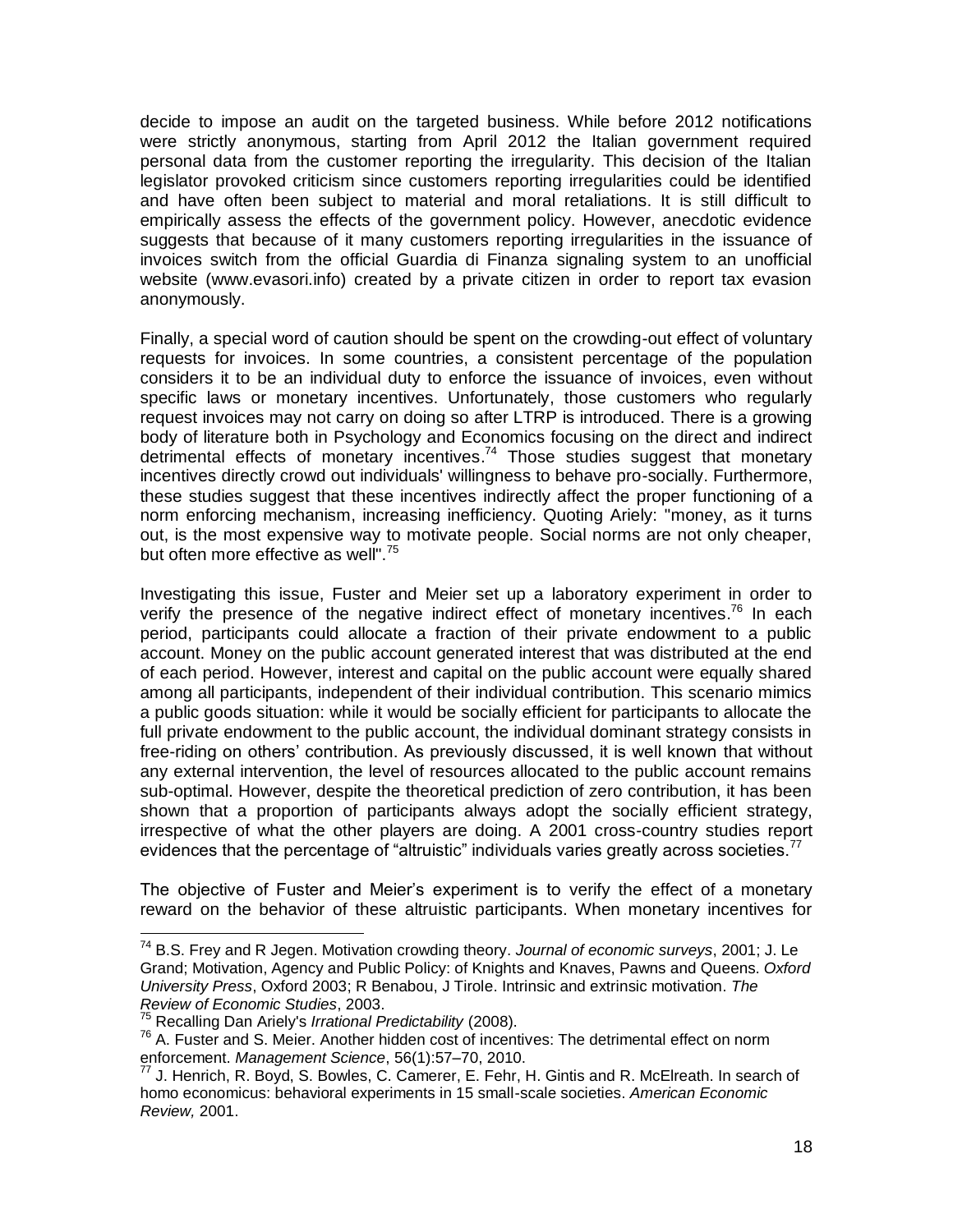adopting socially efficient behavior are introduced, altruistic agents did not always carry on behaving consistently. Instead, while a number of free-riders started behaving prosocially because of the incentives, some of the altruistic agents stopped allocating resources to the public account. In the end, the combination of these effects leaves the net amount collected on the public account unchanged in the situation with or without the private incentives scheme. The possible explanation for this counter-intuitive and inefficient result suggested by the authors is the destruction of intrinsic motivation by extrinsic incentives and the framing effect of shifting from a social to a monetary context.

Fuster and Meier's results are important for the LTRP. These suggest that LTRP could be effective and self-sustaining, leading to a stable, efficient, equilibrium, only if a series of fundamental accessory conditions are present. Specifically, it seems that the possible crowding out effect of monetary incentives on norm enforcement would not be a problem in the case of widespread and inefficient socially accepted behavior, such as tax evasion and not asking for an invoice. In situations with established inefficient social norms little altruistic enforcing of the issuance of invoices is to be expected without government intervention. Thus, a well specified system of incentives could achieve a higher contribution level without leading to negative indirect effects.

## **5.2. Positive long-term effects**

Despite the concerns emerging from possible side-effects, there are also positive externalities connected to the lottery policy. First of all, imagine the LTRP is introduced in a society where tax evasion, in the form of not issuing invoices, is widespread and that this behavior is socially accepted or tolerated. If the LTRP is adopted, it is reasonable to assume that some consumers will now react to private incentives and will start enforcing the issuance of invoices even from suppliers that were used to systematically evade taxes. The negative aspects of the social costs of asking for a receipt are outweighed by the chance of winning a prize.

Through the historical records of VAT or RST reported by companies, the tax authorities can identify those businesses that have an abnormal peak in the period in which the lottery policy is implemented. For example, it would be straightforward to implement an algorithm that, after controlling for seasonality and business cycles, automatically identifies the suppliers reporting a statistically significant increase in supplies and tax. Hence, it would become possible to separate such businesses from those that present continuous payments of VAT or RST. This signal could be used as an indicator to direct monitoring resources towards businesses that report discontinuous trends. Thus, the LTRP could be of help in focusing auditing efforts. Businesses that were used to evade taxes might even anticipate the increased probability of an audit and will review their behavior and increase their VAT or RST payments permanently. As discussed before, it is possible that LTRP will turn out to be unsustainable because the increased payments of VAT and RST are not sufficient to pay the promised prize. If this happens the government will have to incur a momentary loss. However, the benefits of higher contribution levels deriving from more efficient screening and auditing and a more effective sanctioning system will also produce a revenue increase in subsequent periods when the lottery reward option has been abolished.

Moreover, the LTRP may not only be effective in combating VAT and RST evasion, but also in tackling the evasion of taxation of business profits. As invoices give an indication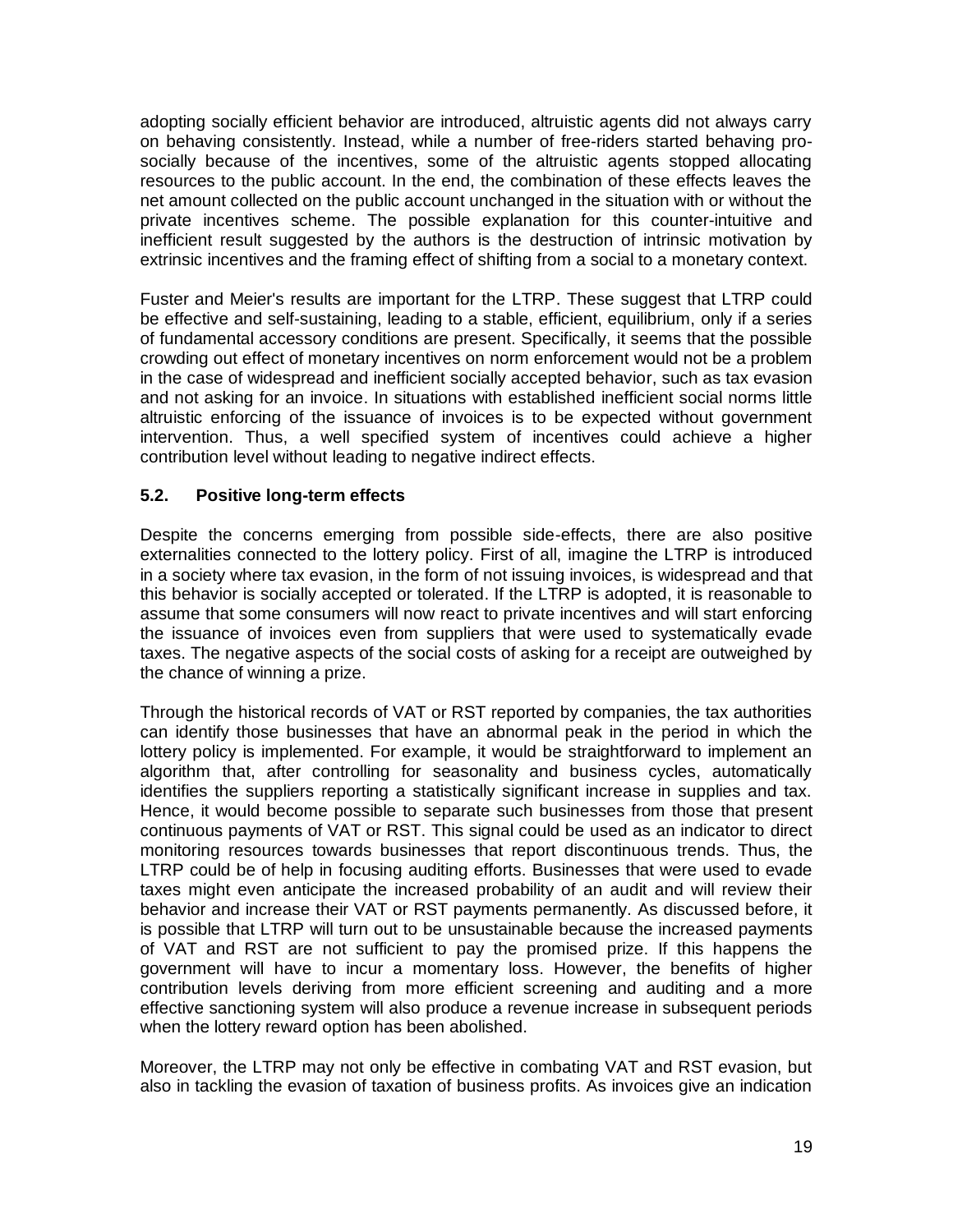of retail sales, these can be used to establish whether the reported taxable profit is consistent with such retail sales.

Finally, an additional long-term possible benefit deriving from LTRP introduction is the so called equilibria shift in a *no pain no gain* situation. Following Parisi, <sup>78</sup> we could interpret the apparently irrational presence of Pareto-inefficient social norms (consumers accepting the evasion of tax by their suppliers) as a point of local optimum that requires an initial loss of utility to shift toward the global optimum. To clarify this point, consider as an example the release of more efficient software. This new software is not essential to perform fundamental operations, but individuals using the old software are slower in performing certain minor tasks. Hence, while individuals are not obliged to use the new software, sticking to the old one they experience small disutilities that could be potentially eliminated, resulting in a Pareto improvement (the "gain"). However, utilizing the new software requires a training period during which it is not possible to conduct work activities and an initial effort to learn the new code (the "pain"). If individuals are not sufficiently forward looking (technically, are characterized by a high time discount factor) or don't have information about the benefits of adopting the new software (are rationally bounded), they will refuse to incur the once-and-for-all switching cost to the new software and lose the chance of a permanent improvement.

Similarly, a society as a whole could experience a permanent Pareto improvement if tax revenue increases and the state can provide better services. The change of a social norm fostering tax evasion would be perceived only as a cost in the short run, since less cash would circulate in the economy and less competitive businesses would be likely to fail. Permanent benefits from a change in the *status quo* will be experienced only in the medium and long run, after the new equilibrium is reached. For example, if the increase in tax revenue is used to finance new infrastructure, only after the project is completed will individuals experience an increase in utility. The introduction of a lottery reward could work as a sort of compensation for the initial "pain" that customers have to experience. Once the new, Pareto superior equilibrium is reached, individuals will perceive the enforcement of the issuance of invoices as the welfare-maximizing strategy, even if the LTRP is suspended.

Moreover, the external shock could lead to more consumers adopting socially efficient behavior (asking for invoices) and thus initiate a process of changing the norm. The mechanism of social norm creation is often characterized by the so called "snowball effect": an initial group of individuals adopting socially efficient behavior because the external incentives might prompt the rest of the population to ask for invoices as well.<sup>79</sup> Even if, after the first prize is assigned, the government cannot repeat the lottery, it is still possible that consumers will have already reached the new, Pareto-efficient equilibrium and will, therefore, continue to ask for invoices. Asking for an invoice will thus have become the social norm. While it is possible that the initial investment and incentives mechanism will last for only for a limited amount of time, the positive externalities may continue to spread into the future.

#### **6. Conclusion**

 <sup>78</sup> F. Parisi, *Spontaneous emergence of law: customary law*. Encyclopedia of Law and Economics. United Kingdom: Edward Elgar Publishing, 2000.

<sup>79</sup> A. Aviram. The paradox of spontaneous formation of private legal systems*. Yale Law & Policy Review*, 22: 1, 2004.